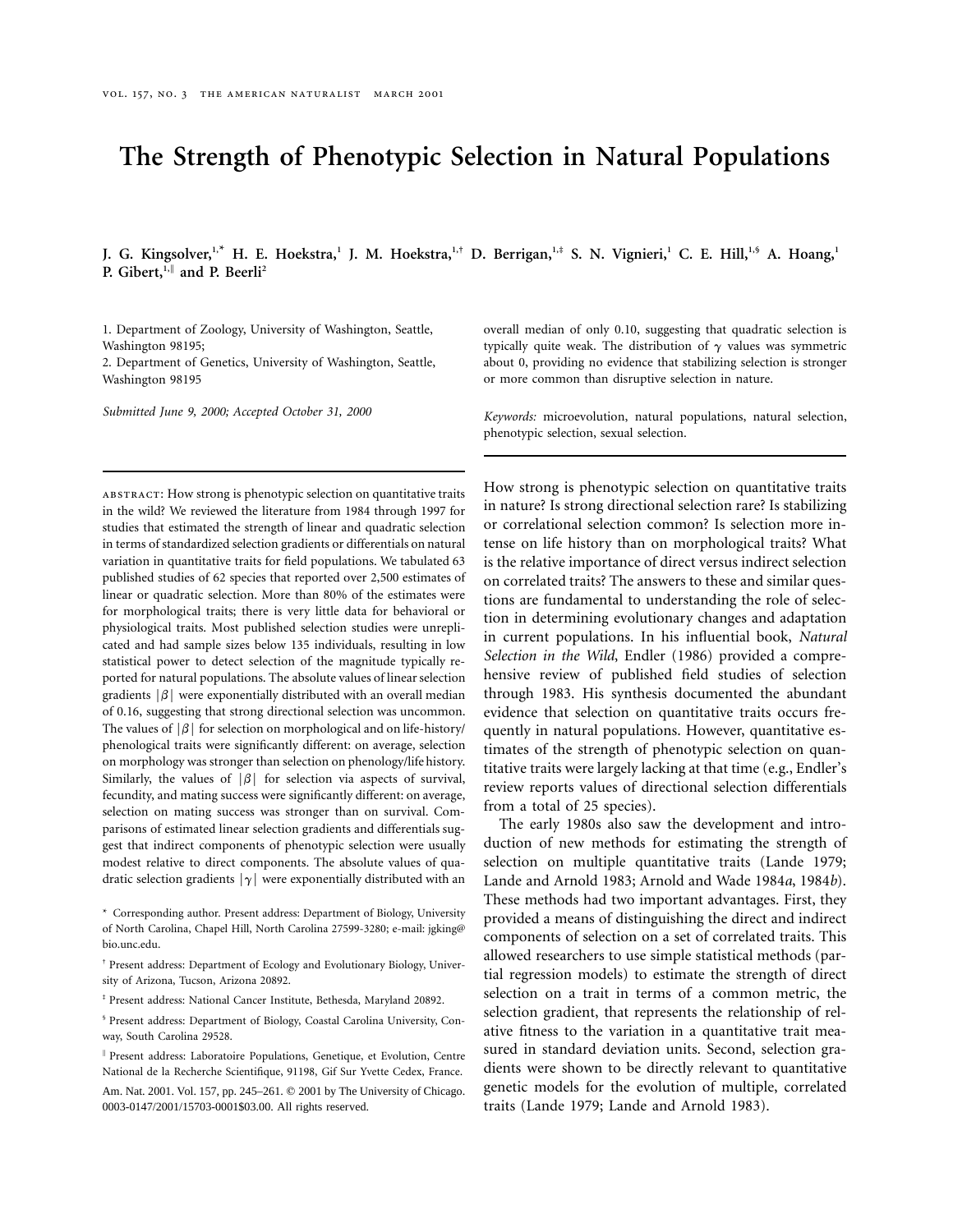|                      | Number of items<br>in the database |  |  |
|----------------------|------------------------------------|--|--|
| Studies              | 63                                 |  |  |
| Records              | 1,582                              |  |  |
| Species              | 62                                 |  |  |
| Genera               | 51                                 |  |  |
| Taxon type:          |                                    |  |  |
| Invertebrates $(I)$  | 534 records (19 studies)           |  |  |
| Plants $(P)$         | 587 records (18 studies)           |  |  |
| Vertebrates $(V)$    | 461 records (27 studies)           |  |  |
| Study type:          |                                    |  |  |
| $Cross-sectional(C)$ | 14 studies                         |  |  |
| Longitudinal $(L)$   | 51 studies                         |  |  |

**Table 1:** Summary of the database of phenotypic selection studies (1984–1997)

These and other advances led to an explosion of field studies of selection on quantitative traits in a variety of systems during the ensuing 15 yr. These studies have been important for exploring the role of selection for evolution of particular traits in many specific model systems of interest. However, while aspects of these studies have been reviewed with respect to specific issues or taxa (Primack and Kang 1989; Travis 1989; Gontard-Danek and Møller 1999), no synthesis of this literature has emerged that examines the strength of selection in natural systems more generally.

In this report, we describe such a synthesis. We have reviewed the published literature from 1984 through 1997 that reported standardized selection gradients and/or selection differentials on natural variation in quantitative traits within field populations. Using the resulting database, we explore how the strength of directional and quadratic selection varies across systems, traits, and fitness components and examine the power of these studies for detecting selection on quantitative traits.

## **Methods**

# *General Considerations*

We started our literature review with 1984 because Endler's monograph (1986) reviewed the literature on selection, including estimates of selection differentials, published by the end of 1983. We examined all studies published from 1984 through 1997 in 15 peer-reviewed journals: *American Journal of Botany*, *American Naturalist*, *Annals of the Entomological Society of America*, *Biological Journal of the Linnean Society*, *Ecological Entomology*, *Ecology*, *Environmental Entomology*, *Evolution*, *Evolutionary Ecology*, *Genetics*, *Heredity*, *Journal of Evolutionary Biology*, *Nature*, *Philosoph-*

*ical Transactions of the Royal Society of London*, *Proceedings of the Royal Society of London*, and *Science*. These represent the major peer-reviewed outlets for original scientific research on phenotypic selection. We did not include unpublished studies or studies published in book chapters or technical reports, for which it is more difficult to assess quality control.

We used four main criteria for including studies in our analyses. First, the studies involved quantitative traits showing continuous phenotypic variation within the study population: studies of discrete and categorical traits were not considered. Second, the studies examined natural phenotypic variation within populations: studies involving genetically or phenotypically manipulated traits, highly inbred or experimental genetic lines, or domesticated species were not considered. Third, the studies were conducted in natural conditions in the field: studies in the lab, greenhouse, experimental plots, or other controlled environmental conditions were not considered.

The fourth criterion concerns the metrics used to estimate selection. We included only those studies that reported one or more of the following metrics: standardized linear selection gradients  $(\beta)$ , standardized quadratic selection gradients  $(\gamma)$ , standardized linear selection differentials (*i*), or standardized quadratic selection differentials (Lande and Arnold 1983; Arnold and Wade 1984*a*, 1984*b*). These metrics estimate selection on a trait in terms of the effects on relative fitness in units of (phenotypic) standard deviations of the trait, allowing direct comparisons among traits, fitness components, and study systems. Selection gradients estimate the selection directly on the trait of interest, whereas selection differentials estimate total selection on the trait acting both directly and indirectly via selection on other, correlated traits (Lande and Arnold 1983). Linear selection gradients and differentials estimate the strength of directional selection; quadratic selection gradients and differentials estimate the curvature of the selection function. Note that stabilizing selection on a trait implies that the quadratic selection gradient and differential are negative, and disruptive selection on a trait implies that the quadratic selection gradient and differential are positive. However, the converse is not true: a negative quadratic selection gradient or differential is not sufficient to demonstrate stabilizing selection (Mitchell-Olds and Shaw 1987).

These criteria exclude many important and interesting studies of selection—we estimate that more than half of all studies of selection in our target journals were excluded by these criteria. However, this enables us to focus our analyses on the question, What are the patterns of phenotypic selection on natural variation in quantitative traits in natural populations in the wild?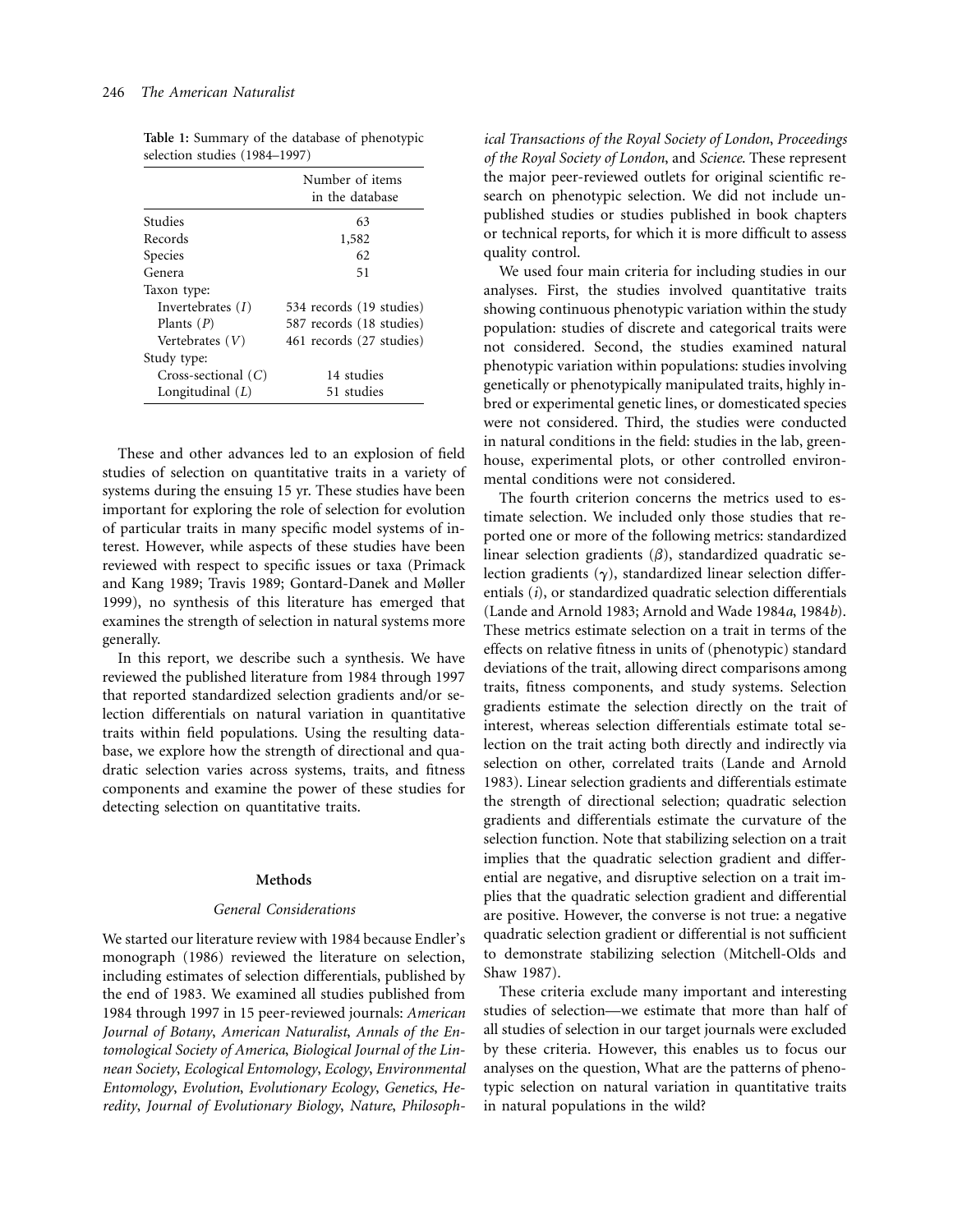| Metric               | Median | Mode | Range        |
|----------------------|--------|------|--------------|
| Sample size          | 134    |      | $10 - 8,088$ |
| Total no. of traits  | 4      |      | $1 - 8$      |
| Total no. of fitness |        |      |              |
| measures             | 1      |      | $1 - 8$      |
| No. of temporal      |        |      |              |
| replicates           | 1      |      | $1 - 10$     |
| No. of spatial       |        |      |              |
| replicates           |        |      | $1 - 12$     |

**Table 2:** Summary of the studies of phenotypic selection included in the database

## *The Database*

Five kinds of data were recorded from each included study into a database (for details of fields and variables, see appendix): first, the study system, for example, species name and taxonomic grouping (see below), geographic location, and type of habitat; second, the study, for example, method of analysis (e.g., cross-sectional) and the number of temporal and spatial replicates; third, the traits, for example, number of traits in the study and trait class (e.g., morphological); fourth, fitness, for example, fitness component (e.g., survival) and number of fitness measures in the study; and, finally, selection estimates, for example, estimates of selection gradients and/or differentials, associated standard errors and *P* values, and sample size.

Each record in the database contains the information

about linear and quadratic selection on a single trait for one selection episode within one replicate within a study. (Information about correlational selection, which involves a combination of traits, is coded as a separate record.) As a result, a single study may contribute more than one record to the database (see tables 1, 2).

The process of assembling the database proceeded in four steps. First, an initial reviewer was assigned to part or all of each target journal; a total of 15 reviewers were involved. Each reviewer surveyed all the articles published in his/her assigned journal and identified those studies that met all the criteria for inclusion. The reviewer then coded the studies into the database. Second, an independent editor was assigned to a set of studies in the database; a total of nine editors (the authors of this article) were involved. We ensured that the reviewer and the editor were different individuals for each study. The editor independently coded each assigned study and corrected any errors in the database; ambiguities were discussed by the entire group of editors and resolved. Third, all the editors independently coded two studies in the database to assess variability among editors in codings. We used this information to exclude some fields from the database that were not coded consistently among the editors. Fourth, one author (J. G. Kingsolver) searched the assembled database to identify and to correct remaining errors and empty cells. We excluded one study that reported two extreme outlier estimates for linear selection gradients where  $\beta$  exceeded 5. While some errors and ambiguities in the database prob-

**Table 3:** Number of estimates of linear selection in the database as a function of taxon, trait type, and fitness component

| Taxon         |                                                      | Trait                                                    |     | Fitness component     |     |
|---------------|------------------------------------------------------|----------------------------------------------------------|-----|-----------------------|-----|
|               | Estimates of linear selection gradients <sup>a</sup> |                                                          |     |                       |     |
| Invertebrates | 333                                                  | Morphology                                               | 815 | Mating success        | 407 |
| Plants        | 363                                                  | Life history/phenology                                   | 128 | Survival              | 288 |
| Vertebrates   | 297                                                  | Principal component                                      | 33  | Fecundity             | 271 |
| .             | $\cdots$                                             | Behavior                                                 | 14  | Total fitness         | 19  |
| .             | .                                                    | Interaction                                              | NA. | Net reproductive rate | 3   |
| .             |                                                      | Other                                                    | 3   | Other                 | 5   |
|               |                                                      | Estimates of linear selection differentials <sup>b</sup> |     |                       |     |
| Invertebrates | 233                                                  | Morphology                                               | 594 | Mating success        | 267 |
| Plants        | 183                                                  | Life history/phenology                                   | 125 | Survival              | 293 |
| Vertebrates   | 337                                                  | Principal component                                      | 21  | Fecundity             | 142 |
| .             | .                                                    | Behavior                                                 | 10  | Total fitness         | 34  |
|               | .                                                    | Interaction                                              | NA. | Net reproductive rate | 12  |
| .             | .                                                    | Other                                                    | 3   | Other                 | 5   |
|               |                                                      |                                                          |     |                       |     |

Note:  $NA = not applicable.$ 

 $N = 993$  total estimates.

 $b N = 753$  total estimates.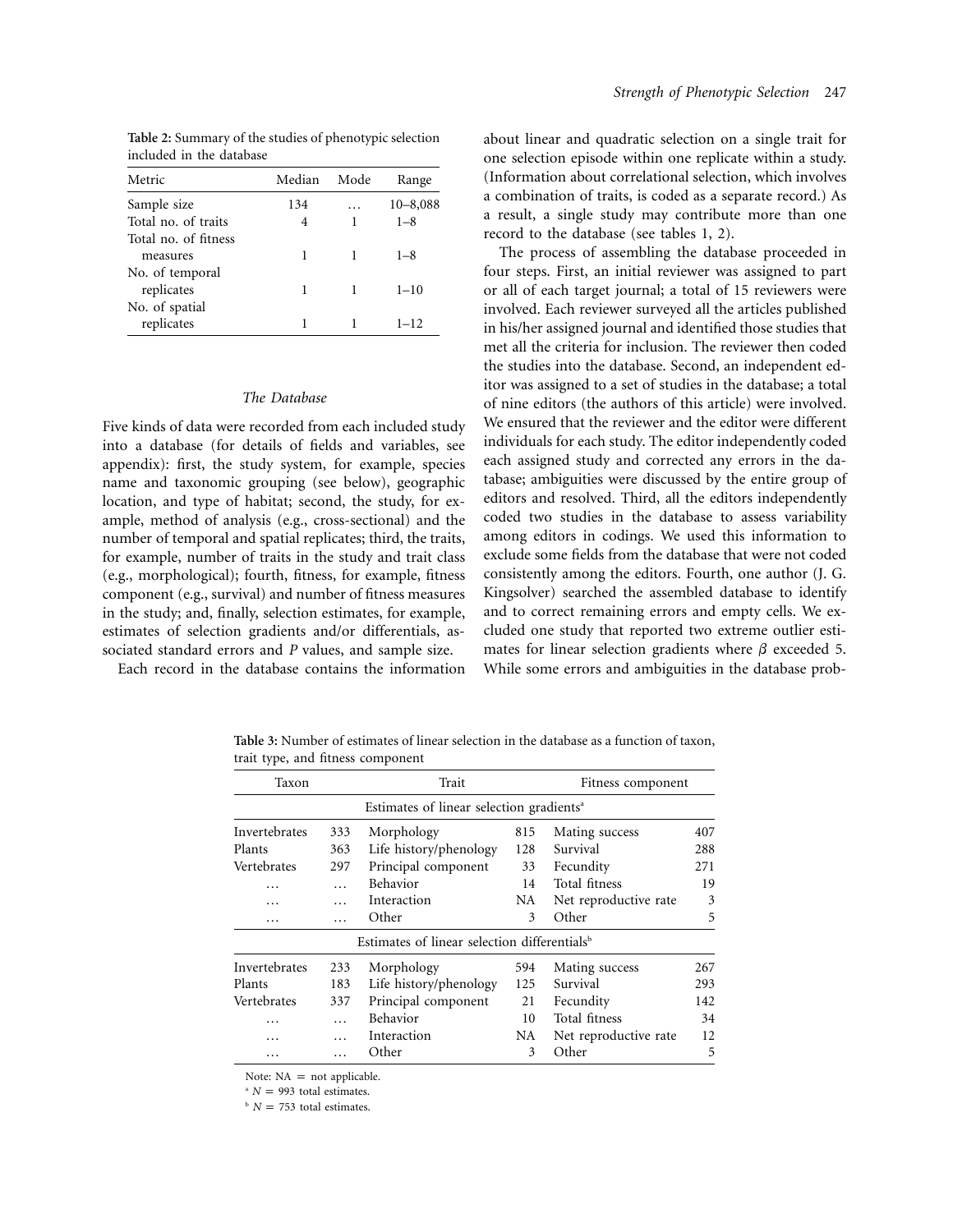| Taxon         |          | Trait                                                                       |           | Fitness component     |          |
|---------------|----------|-----------------------------------------------------------------------------|-----------|-----------------------|----------|
|               |          | Estimates of quadratic selection gradients, $\gamma_{ii}/\gamma_{ii}^{\ a}$ |           |                       |          |
| Invertebrates | 215/44   | Morphology                                                                  | 358       | Mating success        | 139/26   |
| Plants        | 147/59   | Life history/phenology                                                      | 77        | Survival              | 112/19   |
| Vertebrates   | 103/6    | Principal component                                                         | 9         | Fecundity             | 199/64   |
| .             | $\cdots$ | Behavior                                                                    | 15        | Total fitness         | 0/0      |
| .             | $\cdots$ | Interaction                                                                 | 109       | Net reproductive rate | 0/0      |
| .             | .        | Other                                                                       | 6         | Other                 | 0/0      |
|               |          | Estimates of quadratic selection differentials <sup>b</sup>                 |           |                       |          |
| Invertebrates | 56       | Morphology                                                                  | 183       | Mating success        | 52       |
| Plants        | 69       | Life history/phenology                                                      | 28        | Survival              | 110      |
| Vertebrates   | 104      | Principal component                                                         | 6         | Fecundity             | 65       |
| .             | .        | Behavior                                                                    | 3         | Total fitness         | 2        |
| .             | $\cdots$ | Interaction                                                                 | <b>NR</b> | Net reproductive rate | $\Omega$ |
| .             |          | Other                                                                       | 3         | Other                 | $\Omega$ |

**Table 4:** Number of estimates of quadratic selection in the database as a function of taxon, trait type, and fitness component

Note:  $NR = not recorded$ .

 $N = 465/109$  total estimates.

 $b N = 229$  total estimates.

ably remain and another set of researchers might code these same studies somewhat differently, this process helped to ensure that our codings are internally consistent.

## *Analysis*

The database includes a highly heterogeneous set of studies and study systems with disparate biological characteristics: the overall "average" strength of selection is unlikely to be very informative. We focus our analyses on the distributions of selection strengths and on how methodological (e.g., type of study, sample size) or biological (e.g., trait type, fitness component, taxon) characteristics may contribute to the heterogeneity of selection strengths. We explore these issues graphically. We did not conduct formal



**Figure 1:** Linear selection gradient estimates ( $\beta$ ) as a function of sample size (log<sub>10</sub> scale;  $N = 993$  estimates). The statistical significance (at the *P* = .05 level) of each estimate is given: filled circles indicate significantly different from 0; open circles indicate not significant; *x*'s indicate significance of the estimate not available.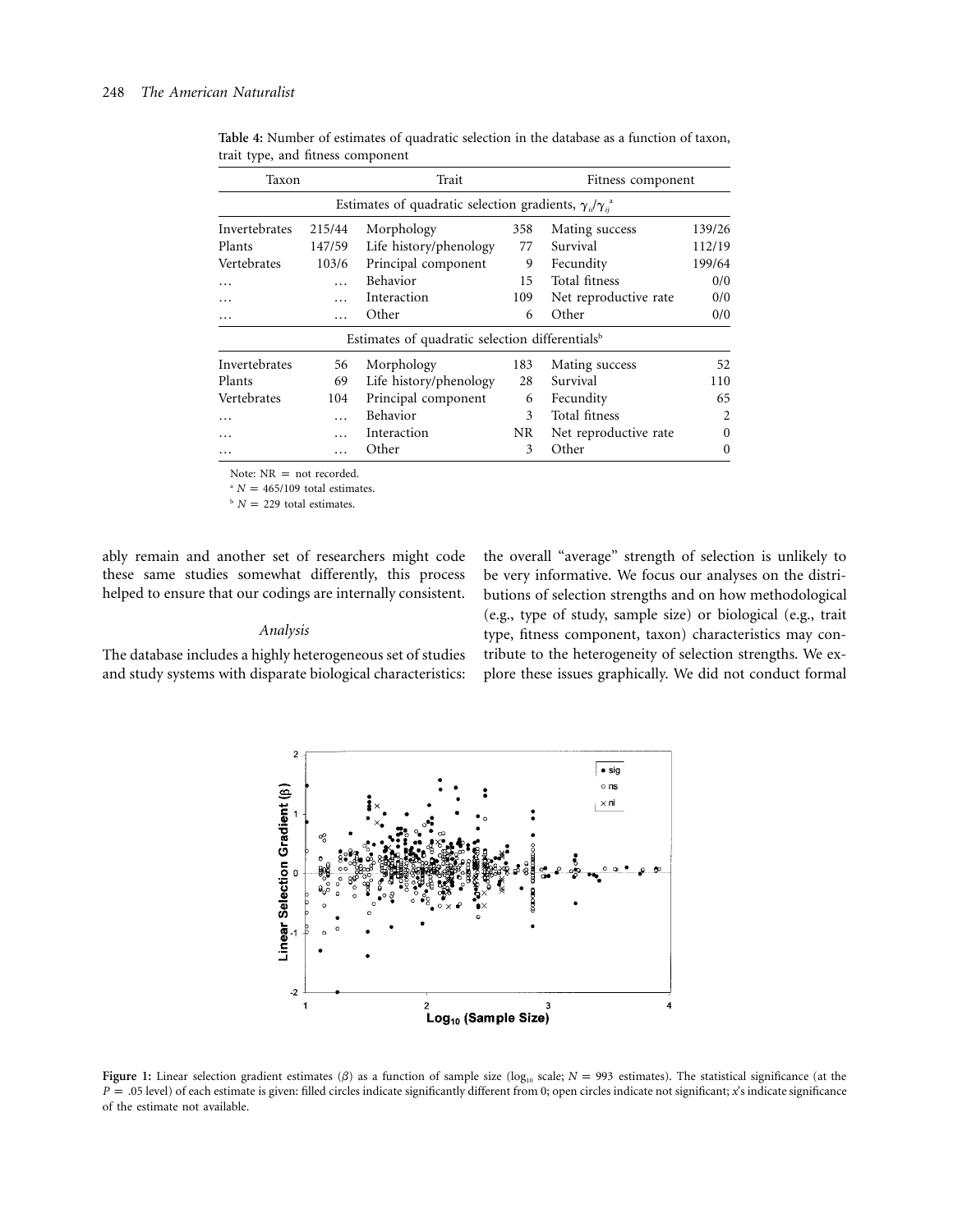

**Figure 2:** Median value of the linear selection gradient estimates ( $|\beta|$ ) as a function of sample size ( $log_{10}$  scale) for each replicate of each study. Data for both cross-sectional (*filled circles*,  $N = 32$ ) and longitudinal (*open squares*,  $N = 85$ ) are included.

meta-analyses (Hedges and Olkin 1985; Arnqvist and Wooster 1995) of these data for two reasons. First, most of the studies contributed multiple estimates of selection, often involving multiple traits and/or fitness measures estimated from a single experiment; as a result, the data are clearly not independent (Gurevitch and Hedges 1999). Second, because selection gradients represent partial regression coefficients, meta-analysis requires information about the entire phenotypic variance-covariance matrix for each study (L. Hedges, personal communication); this was not available for most studies. Meta-analysis of selection differentials only requires knowledge of variances (or the equivalent), but most studies did not report variances or standard errors for estimates of selection differentials. We recommend that studies of selection report this information so that valid meta-analyses of selection can be performed in the future.

## **Results**

## *Summary of the Database and Studies*

We identified 63 studies of 62 species in 51 genera that met our criteria for inclusion (table 1). The majority of studies (81%) used longitudinal (cohort) methods of analysis for detecting selection. The resulting database had 1,582 total records, in which invertebrates, plants, and vertebrates were all well represented. The studies were diverse in terms of numbers of traits, number of fitness measures, replication, and sample size (table 2); for example, sample sizes associated with the estimates ranged from 10 to 8,088. However, the majority of studies were not replicated and measured selection on one to four traits; the median sample size across studies was 134. This small sample size results in quite low power to detect selection. For example, consider a trait under directional selection such that  $\beta = 0.2$ . In a selection study of this trait using a sample size of 134, the probability that one could reject the null hypothesis of no selection  $(\beta = 0)$  at the 95% level is <50% (see "Discussion").

The database contained 993 estimates of linear selection gradients  $(\beta)$  and 753 estimates of standardized linear differentials (*i*; table 3). Note that many studies reported both gradients and differentials for the same traits (see fig. 6 below). Invertebrates, plants, and vertebrates were all well represented in these estimates. Over 80% of the estimates were for morphological traits, and 13%–17% were for lifehistory/phenological traits. Other types of traits were poorly represented. Estimates involving aspects of mating success, fecundity, and survival are all well represented; estimates for more comprehensive aspects of fitness, such as net reproduction rate or intrinsic rate of increase, are rare.

There were 574 estimates of quadratic selection gradients  $(y)$  in the database (table 4); quadratic selection differentials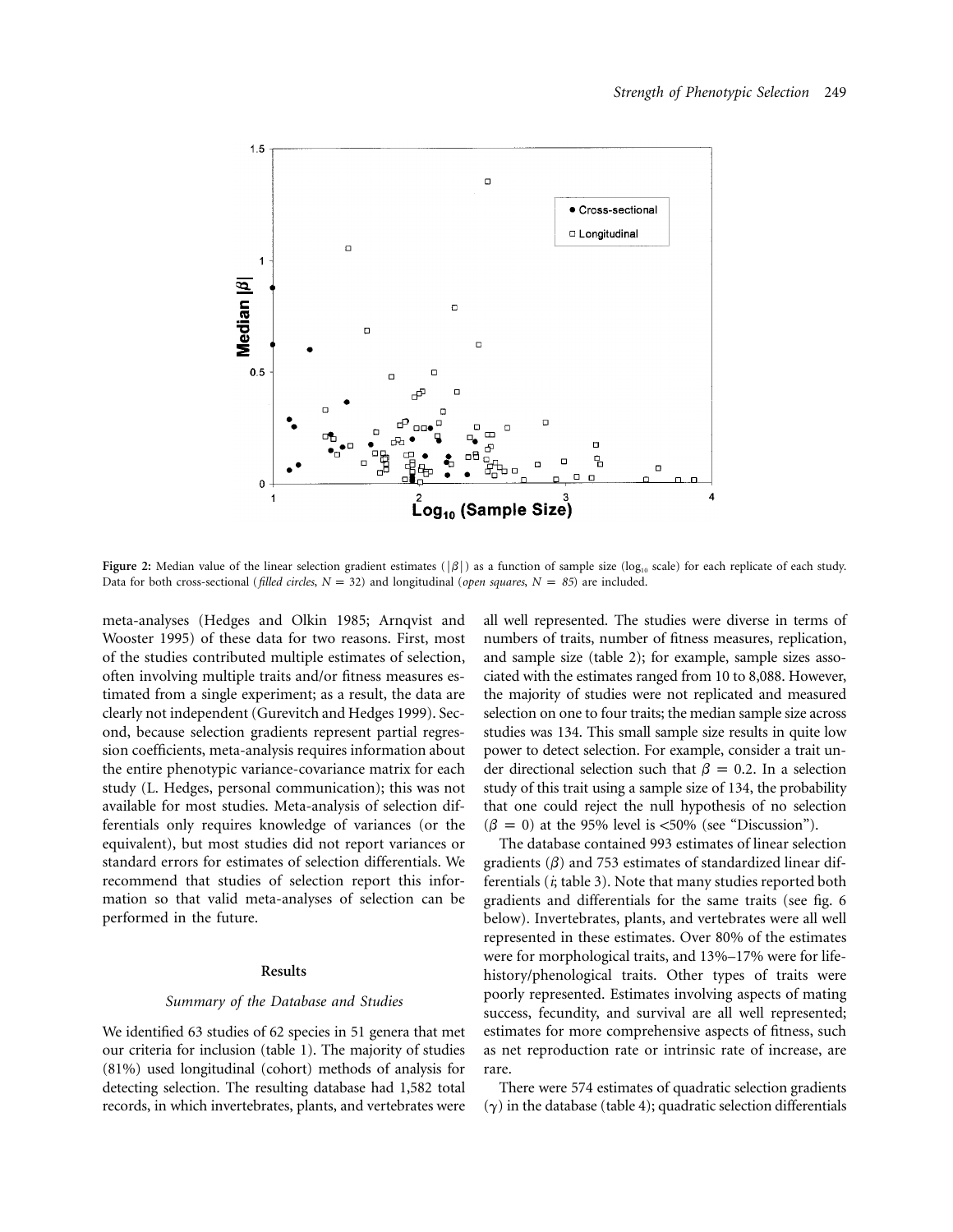

**Figure 3:** Frequency distribution of the absolute values of the linear selection gradient estimates ( $\beta$ ) binned at 0.05 value intervals ( $N = 993$ ). The distributions are stacked according to the statistical significance (at the  $P = .05$  level) of each individual estimates: black indicates significantly different from 0; grey indicates not significant; open indicates significance of the estimates not available.

were less commonly reported (table 4). As for linear selection estimates, most estimates of quadratic selection were for morphological traits, with life-history/phenological traits also represented. There were 109 estimates of correlational selection recorded (off-diagonal elements of  $\gamma$ : "Interaction" in table 4); 58% of these involved pairs of morphological traits, and 29% involved combinations of morphological with life-history/phenological traits.

## *Strength of Linear* (*Directional*) *Selection*

Most estimates for the linear gradient  $(\beta)$  varied between  $-1$  and 1 (fig. 1). Variation in  $\beta$  decreased with increasing sample size, as expected if sampling variance contributes substantially to the total variance in  $\beta$  (Light and Pillemer 1984; Palmer 1999). For sample sizes  $>1,000$ , most estimates cluster between  $-0.1$  and 0.1. Note that, for very small sample sizes  $( $20$ ), there are few estimates near 0;$ this may reflect a "file drawer" phenomenon, in which studies with small sample size that do not suggest strong selection are unlikely to be submitted and accepted for publication and are thus not represented in our database (Iyengar and Greenhouse 1988; Palmer 1999). For our purposes, the direction of selection (plus or minus) is not informative, and the distribution of  $\beta$  values is fairly symmetric about 0; thus, it is generally more useful to consider

the absolute value  $|\beta|$  as an estimate of the magnitude of selection.

Because most studies report multiple estimates of selection, many of the estimates are not independent. To evaluate this, we plotted the median magnitude of selection  $|\beta|$  for each replicate of each study as a function of sample size (fig. 2). Again the median  $|\beta|$  is typically between 0.0 and 0.3 at all sample sizes; most values exceeding 0.3 occur at smaller sample sizes, as expected from sampling variance. Note that most studies using cross-sectional methods of analysis had sample sizes smaller than the overall median sample size  $(134)$ , and all replicates with sample sizes <25 involved cross-sectional methods. This is of interest because cross-sectional methods generally require more stringent assumptions than longitudinal (cohort) methods (Endler 1986).

The frequency distribution of the magnitude of linear selection ( $|\beta|$ ) is approximately exponentially distributed, with a mean value of 0.22 (fig. 3). The exponential distribution implies that the magnitude of  $|\beta|$  is typically rather modest (median of 0.16) but with a long tail of larger values. For example, 13% of the estimates of  $|\beta|$  were >0.5, and 5% were  $>0.75$ . Note that only 25% of the individual estimates of  $|\beta|$  are significantly different from 0 at the 95% level; only for  $\vert \beta \vert$  greater than ∼0.3 are the majority of estimates significantly different from 0. This reflects the low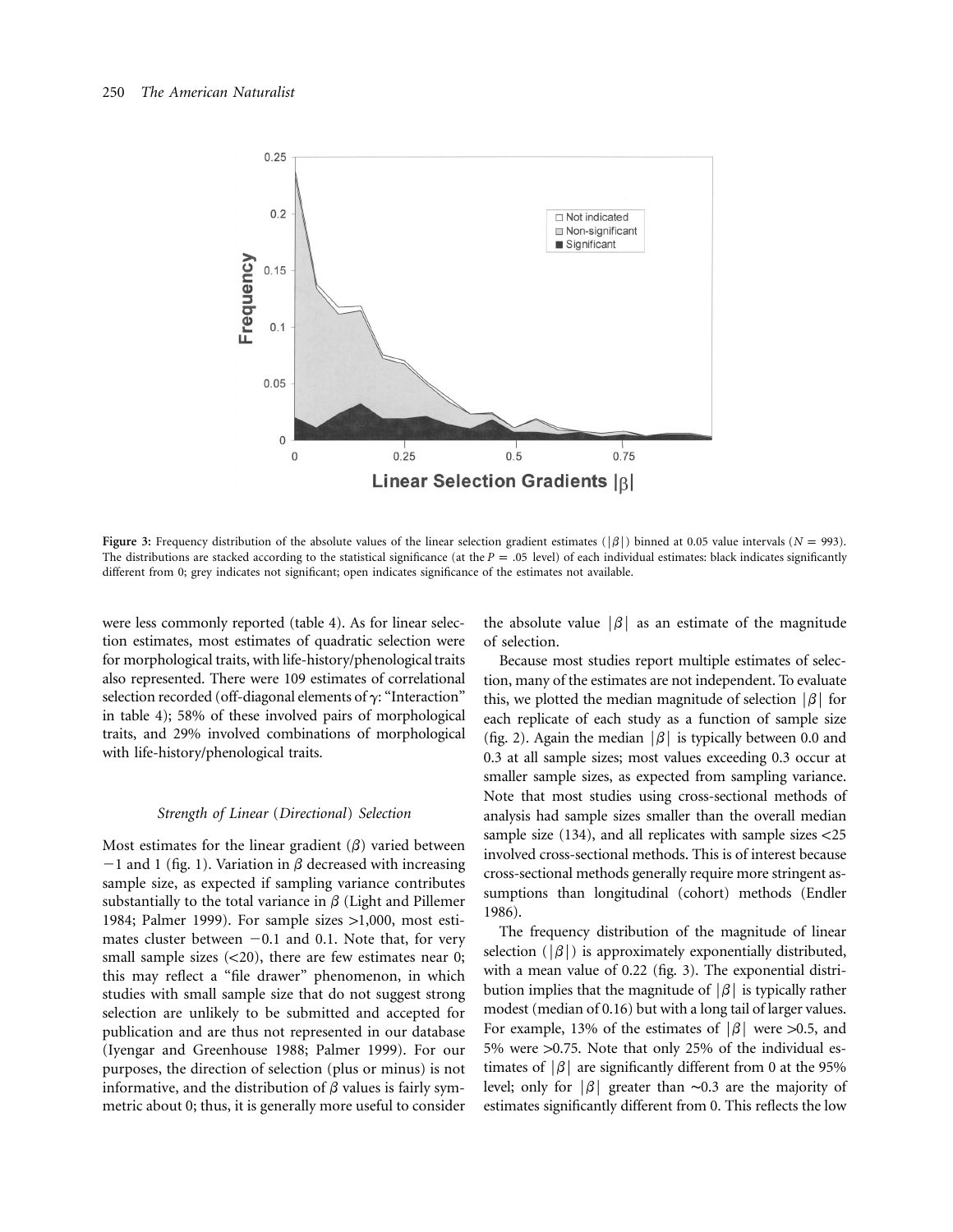

**Figure 4:** Frequency distribution of the absolute values of the linear selection gradient estimates ( $|\beta|$ ) binned at 0.05 value intervals, for morphological traits (*solid line*,  $N = 815$ ) and life-history/phenological traits (*dashed line*,  $N = 128$ ).

statistical power of most studies to detect "typical" selection (see "Discussion").

For morphological and for life-history/phenological traits (table 3), there are enough estimates to compare the frequency distributions of the magnitude of linear selection  $(|\beta|;$  fig. 4). The values of  $|\beta|$  for morphological and lifehistory/phenological traits are significantly different (Wilcoxon rank sum test:  $Z = 4.25$ ,  $P < .001$ ): the magnitude of selection on morphological traits (median  $|\beta| = 0.17$ ) is typically greater than on life-history/phenological traits (median  $|\beta| = 0.08$ ; fig. 4). This basic difference between morphological and life-history/phenological traits also holds within taxa (e.g., within vertebrates and within plants). It is interesting that  $>61\%$  of the estimates of  $\beta$  for life-history/ phenological traits were for plants; few studies have reported estimates of selection strengths on life history in animals, particularly for invertebrates.

The magnitudes of linear selection ( $|\beta|$ ) are also significantly different (Kruskal-Wallis rank sum test:  $\chi^2$  = 49.22,  $df = 2$ ,  $P < .001$ ) for selection via different components of fitness (fig. 5). In particular, values of  $|\beta|$  < 0.10 are much more frequent for selection via survival (median  $|\beta| = 0.09$ ) than via fecundity (median  $|\beta| = 0.16$ ) or mating success (median  $|\beta| = 0.18$ ). This basic difference between selection on survival and mating success holds for vertebrates and for plants but is less clear for selection within invertebrates; it also holds when only morphological traits are considered. This pattern suggests that sexual selection is stronger than viability selection.

Our analyses thus far consider standardized selection

gradients  $(\beta)$ , which estimate the strength of selection directly on the trait of interest (Lande and Arnold 1983). In contrast, standardized selection differentials (*i*) estimate the total strength of selection on a trait, resulting both from direct selection and from indirect effects of selection on correlated traits. Because many studies reported estimates of both  $\beta$  and *i* for the same traits, we can evaluate the relationship between direct and total components of linear selection (fig. 6). Similar values for  $\beta$  and *i* indicate that direct and total selection are similar, implying that indirect effects of selection on correlated traits are small. Figure 6 shows that most of the estimates for  $\beta$  and *i* do fall on or near the  $1:1$  line, suggesting that indirect selection is usually small relative to direct selection. In addition, there are only a handful of cases (upper left and lower right quadrants of fig. 6) where both selection gradients and differentials are individually significant and where the gradients and differentials are of opposite sign (i.e., where estimates of direct and total selection are in opposite directions).

# *Strength of Quadratic Selection*

The quadratic selection gradient  $(\gamma)$  estimates the curvature of the relative fitness surface about the mean trait value. Most estimates for the quadratic gradient  $(\gamma)$  varied between  $-1$  and 1 (fig. 7). Variation in  $\gamma$  decreased with increasing sample size for sample sizes above 200–300, as expected if sampling variance contributes substantially to the total variance (Light and Pillemer 1984). As for the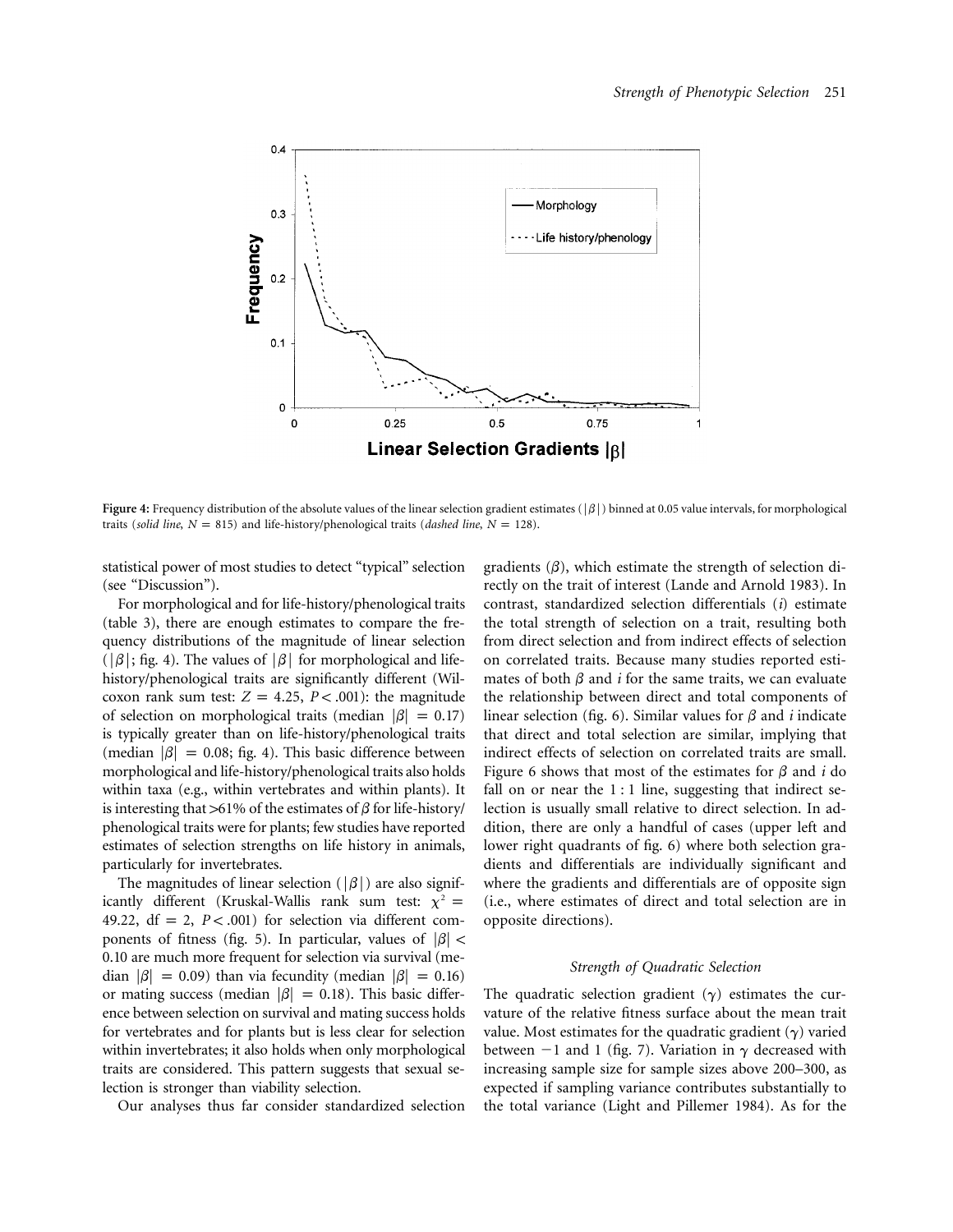

**Figure 5:** Frequency distribution of the absolute values of the linear selection gradient estimates ( $|\beta|$ ) binned at 0.05 value intervals, for selection via three different components of fitness: fecundity (*solid line*,  $N = 271$ ), mating success (*short dashes*,  $N = 407$ ), and survival (*long dashes*,  $N =$ 288).

linear gradients, for sample sizes above 1,000, most estimates of  $\gamma$  cluster between -0.1 and 0.1. Note that, for very small sample sizes  $( $30$ ), there are few small or non$ significant estimates of  $\gamma$  reported, suggesting a strong file drawer effect in which studies with small sample sizes that do not suggest strong selection are unlikely to be submitted and accepted for publication (Iyengar and Greenhouse 1988; Palmer 1999). Indeed, some studies stated that estimates of  $\gamma$  were initially computed but were not significant and were therefore not reported in the published paper.

The quadratic selection gradients  $(\gamma)$  represent the curvature of fitness with respect to the traits: stabilizing selection implies negative curvature  $(\gamma < 0)$ , whereas disruptive selection implies positive curvature ( $\gamma > 0$ ). The frequency distribution of  $\gamma$  is approximately double exponential (fig. 8), with most values concentrated near 0. The magnitude of quadratic selection is typically small, with a median  $|\gamma|$  of 0.10, and 84% of the individual estimates are not significantly different from 0. In addition, the distribution of  $\gamma_{ii}$  is symmetrical about 0. These results suggest that quadratic selection is typically quite weak, and they provide no evidence that stabilizing selection is stronger or more common than disruptive selection. Although the data are much sparser (109 estimates), the frequency distribution of off-diagonal elements of  $\gamma$ , representing correlational selection, is qualitatively similar to that for the diagonal elements.

The magnitudes of quadratic selection strengths also varied significantly among fitness components (fig. 9; Kruskal-Wallis rank sum test:  $\chi^2 = 112.04$ , df = 2, P < .001). As for linear selection, the magnitude of quadratic selection via survival is typically weaker (median  $|\gamma|$  = 0.02) than quadratic selection via fecundity (median  $|\gamma| = 0.14$ ) or mating success (median  $|\gamma| = 0.16$ ). This pattern appears to hold within taxa, though the number of estimates available are rather small (table 4).

#### **Discussion: What Have We Learned about Selection?**

### *Limitations of the Studies, Database, and Analyses*

With over 2,500 published estimates of selection gradients and differentials, our information about the strength of phenotypic selection in natural populations has expanded by more than fivefold since the time of Endler's (1986) review. In addition, these estimates are only a subset, perhaps a minority, of the published evidence on phenotypic selection, since we excluded many interesting published studies of selection in the field because they did not satisfy our criteria for inclusion (see "Methods"). The primary reasons for exclusion were the use of alternative methods for estimating or analyzing selection and the use of experimentally generated variation in phenotypes or in environmental conditions. What have we learned from this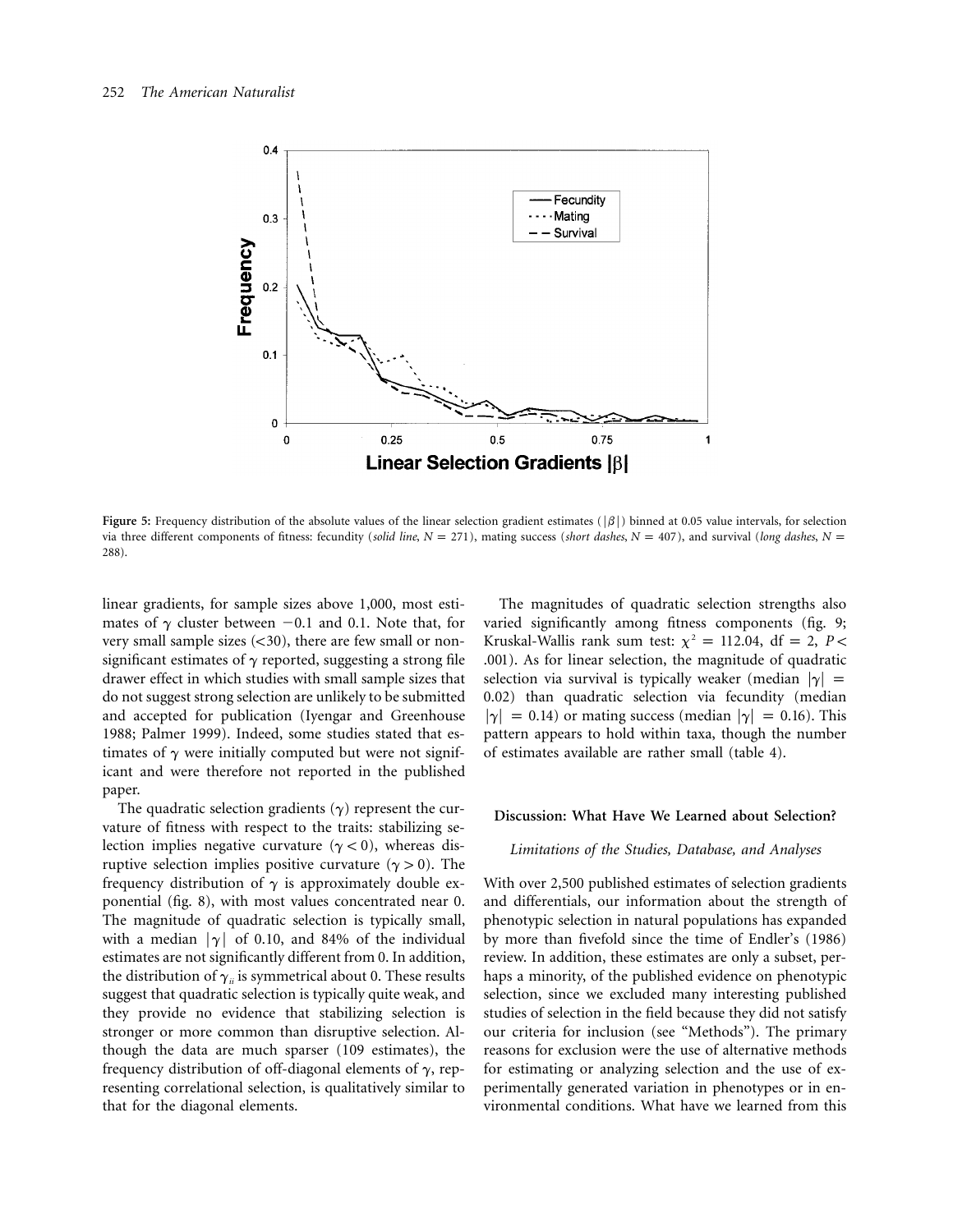

**Figure 6:** Linear selection differential (*i*, vertical axis) and linear selection gradients ( $\beta$ , horizontal axis) for traits where both are estimated ( $N =$ 200). The 1 : 1 line is indicated on the plot (*dashed line*). The statistical significance (at the  $P = .05$  level) of each pair of estimates is given: black circles indicate that both  $i$  and  $\beta$  estimates for a trait are significantly different from 0; grey circles indicate one estimate is significantly different from 0; open circles indicate neither estimate is significantly different from 0; *x*'s indicate that the significance of the estimates is not available.

large mass of new data about phenotypic selection on quantitative traits in the wild?

One striking pattern is that  $>80\%$  of the selection estimates are for morphological traits; phenological traits are also well represented, especially for plants. In contrast, there are very few data for selection on behavioral, physiological, or performance traits. In part, this may reflect the possibility that behavioral phenotypes are often measured as discrete rather than quantitative traits. While the selection estimates represent a diversity of aspects of fitness associated with survival, fecundity, or mating success, only a handful of studies consider more integrated measures of fitness, such as net reproductive rate or intrinsic rate of increase.

It is important to recognize some of the major sources of biases in this database that will influence our interpretations about the strength of selection. Study systems and traits are not chosen "at random" for selection studies: they are often chosen at least in part because investigators suspect the possibility that selection may be operating. By considering only studies published in core peer-reviewed journals, we have tended to exclude more poorly designed studies and "negative" studies that failed to detect selection. Indeed, there is clear evidence of some publication

bias in our data set, in which estimates of weak and nonsignificant selection in studies with small sample sizes are relatively underrepresented (see figs. 1, 7). Each of these biases will tend to inflate our estimation of the strength of selection for some "random" trait or study system.

Another important feature of the studies taken collectively is their low statistical power (Gurevitch and Hedges 1999). Most of the studies were not replicated in either time or space. In addition, the sample size associated with estimates is quite low, with a median sample size across studies of only  $N = 134$  for the estimates. The median sample size among estimates is even lower  $(N = 92)$ , implying that studies with smaller sample sizes tended to report relatively more estimates of selection. As a result, standard errors associated with the estimates are quite large relative to the magnitude of selection, and most studies lacked the statistical power to detect selection of "average" magnitude. Thus, only 25% of the linear gradients and differentials and only 16% of the quadratic gradients and differentials were individually significant at the  $P = .05$ level. Moreover, nearly all studies estimated multiple selection gradients or differentials in each experiment, and very few corrected for multiple significance tests (e.g., by adjusting the critical  $\alpha$  to maintain an appropriate level of experiment-wide Type I error; Fairbairn and Reeve 2001). For example, a "typical" study (see table 2) that estimated linear and quadratic gradients on four traits from a single longitudinal experiment would generate 20 individual significance tests. As a result, the results reported here almost certainly overestimate the frequency of statistically significant selection and overestimate the power of these studies to detect selection of "average" magnitude (Fairbairn and Reeve 2001). It is sobering that, for sample sizes exceeding ~10<sup>3</sup>, most estimates of linear (fig. 1) and quadratic (fig. 7) selection gradients cluster between  $-0.1$  and 0.1: our most powerful studies indicate that selection is weak or absent.

## *Patterns of Directional Selection*

One consistent pattern that emerges from our analyses is that the distribution of selection strengths is approximately exponential (figs. 3–5, 8, 9). The median magnitude of linear selection gradients in our database was  $|\beta|$  = 0.16. There are two interesting consequences of this exponential distribution. First, there is a long "tail" of values indicating that very strong directional selection ( $|\beta|$ ) 0.5) may occur. Second, directional selection on most traits and in most systems is quite weak. Both of these patterns are detectable in Endler's (1986) analysis of linear selection differentials based on a much smaller set of estimates (his fig. 7.2*A*), though Endler emphasized the first point more strongly. The theoretical reasons why the magnitude of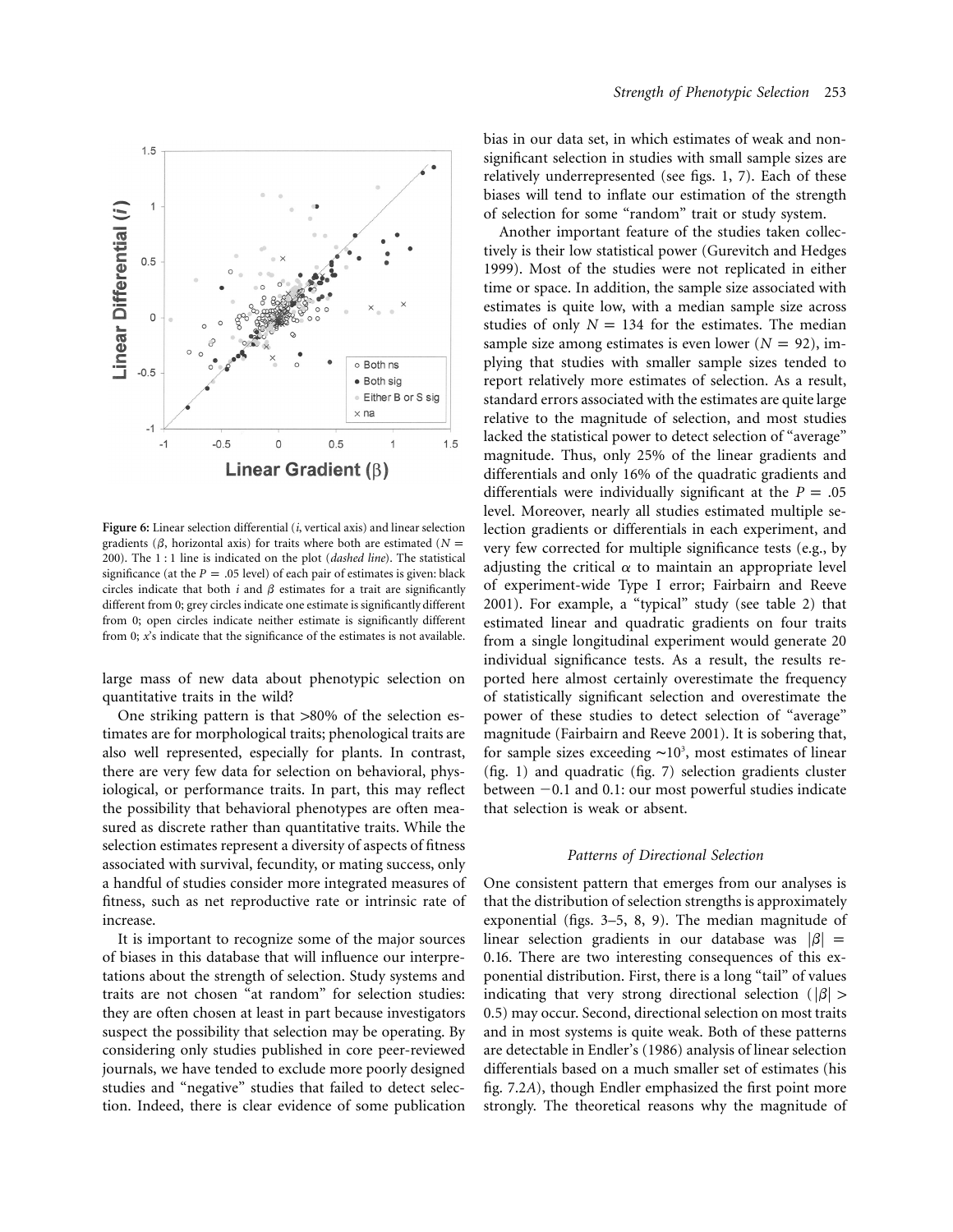

**Figure 7:** Quadratic selection gradient estimates ( $\gamma$ ) as a function of sample size (log<sub>10</sub> scale;  $N = 574$  estimates). The statistical significance (at the  $P = .05$  level) of each estimate is given: filled circles indicate significantly different from 0; open circles indicate not significant.

selection strengths might be distributed exponentially are unclear. For example, if most populations are near adaptive peaks or if variation in selection estimates is due largely to sampling error, one would expect a normal distribution of directional selection gradients centered about 0 rather than a double exponential distribution (J. Felsenstein, M. Kirkpatrick, and M. Lynch, personal communication).

Our analyses also revealed several interesting sources of heterogeneity in the strengths of linear selection. For example, we found the magnitude of linear selection was on average twice as great for morphological traits than for lifehistory/phenological traits (fig. 4), a result that held qualitatively for both vertebrates and for plants (comparisons for invertebrates were precluded because of a lack of estimates for life-history/phenological traits). Because life history is often closely associated with fitness, one might expect a priori that selection on life history would be stronger than on morphological traits—the reverse of the observed pattern (Mousseau and Roff 1987). However, most of the lifehistory/phenological traits considered in our studies involved the timing of developmental events (e.g., date of germination, date of first flowering) rather than age-specific mortality or reproduction. One possible statistical explanation for the apparent differences in selection strength between morphological and life-history/phenological traits involves measurement error. In selection gradient (and other standard regression) analyses, measurement error in the traits is assumed to be negligible: measurement error will reduce the estimated magnitude of the selection gradients. Because measurement error may be substantially greater for life-history and phenological traits than for morphological traits, this could generate an apparent difference in the estimated strength of selection.

Our analyses also indicate that the average strength of selection varies among fitness components: in particular, selection via survival tends to be weaker than selection via fecundity or mating success (fig. 5; H. E. Hoekstra, J. M. Hoekstra, D. Berrigan, S. N. Vignieri, A. Hoang, C. E. Hill, P. Beerli, and J. G. Kingsolver, unpublished results). This result appears to hold for different kinds of traits and in different taxa. Endler (1986) found a similar difference between mortality and nonmortality components of selection for polymorphic (discrete) traits but not for quantitative traits based on the limited data then available. There are several possible interpretations of this interesting result (H. E. Hoekstra, J. M. Hoekstra, D. Berrigan, S. N. Vignieri, A. Hoang, C. E. Hill, P. Beerli, and J. G. Kingsolver, unpublished results). First, sexual selection (mating success) may in fact tend to be stronger than viability selection (survival). This interpretation is consistent with theoretical models suggesting that sexual selection and mate choice may be important to rapid adaptive divergence (Lande 1981; Kirkpatrick 1982). Second, researchers studying sexually selected traits may be better at identifying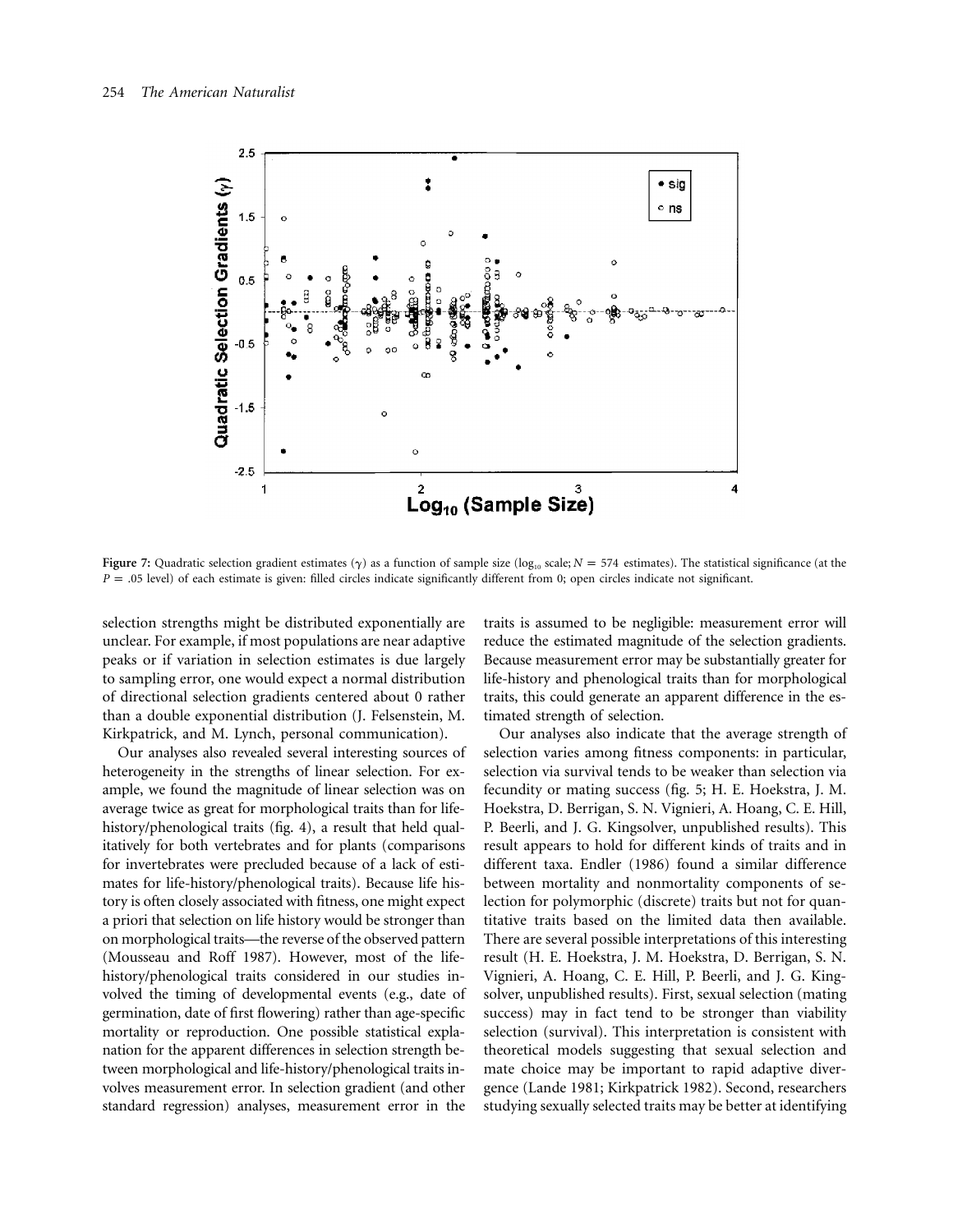

**Figure 8:** Frequency distribution (in %) of the quadratic selection gradient estimates ( $\gamma$ ) binned at 0.10 value intervals ( $N = 465$  estimates). The distributions are stacked according to the statistical significance (at the  $P = .05$  level) of each individual estimates: black indicates significantly different from 0; grey indicates not significant.

study systems in which strong sexual selection is occurring. It is noteworthy that many traits important in mating success are sexually dimorphic, providing an important clue to researchers interested in selection. Third, because mating success can often be measured over short time periods compared with survival, this difference may reflect the effects of measurement timescale on the estimated strength of selection. H. Hoekstra and colleagues (unpublished results) found that the average magnitude of directional selection was significantly greater for selection episodes measured over shorter intervals (days) than those measured over long intervals (months or years). This result is consistent with analogous studies of effects of measurement scale on estimated rates of microevolution. However, this effect of timescale does not fully account for the differences in the magnitude of sexual and viability selection (H. E. Hoekstra, J. M. Hoekstra, D. Berrigan, S. N. Vignieri, A. Hoang, C. E. Hill, P. Beerli, and J. G. Kingsolver, unpublished results).

Finally, estimates of selection via different fitness components may be biased statistically. For example, most selection studies measure mating success as a discrete count, assuming implicitly that fitness increases linearly with the number of mates. This approach can lead to overestimates of selection gradients (Brodie and Janzen 1996). However, this effect does not explain the apparent differences in mean selection strength between mating success and fecundity,

which is also typically measured as a discrete count. Conversely, most selection studies measure survival as a binomial variable (dead or alive) but use standard regression methods that assume normality for estimating selection gradients; this can produce incorrect estimates of  $\beta$  (Janzen and Stern 1998). However, despite its flaws, this approach does not consistently bias selection estimates toward smaller values (F. Janzen, personal communication).

Our comparisons of linear selection gradients (which estimate only direct selection on a trait) and selection differentials (which include direct effects as well as indirect effects through correlated traits) provide insight into the contributions of indirect selection (fig. 6). Most estimates cluster within  $\pm 0.1$  of the 1 : 1 line in figure 6, indicating that direct and total selection on traits are usually similar—that is, that indirect selection is typically small in effect. For example, there are only a handful of cases where both selection gradients and differentials are individually significant and where the gradients and differentials are of opposite sign (i.e., where estimates of direct and total selection are in opposite directions). This does not necessarily imply that correlated traits and indirect selection are unimportant. For example, many researchers may choose traits in ways that reduce the degree of colinearity among traits, and some used principal components (which are by definition independent) as traits in their analyses (note that data for principal components were excluded from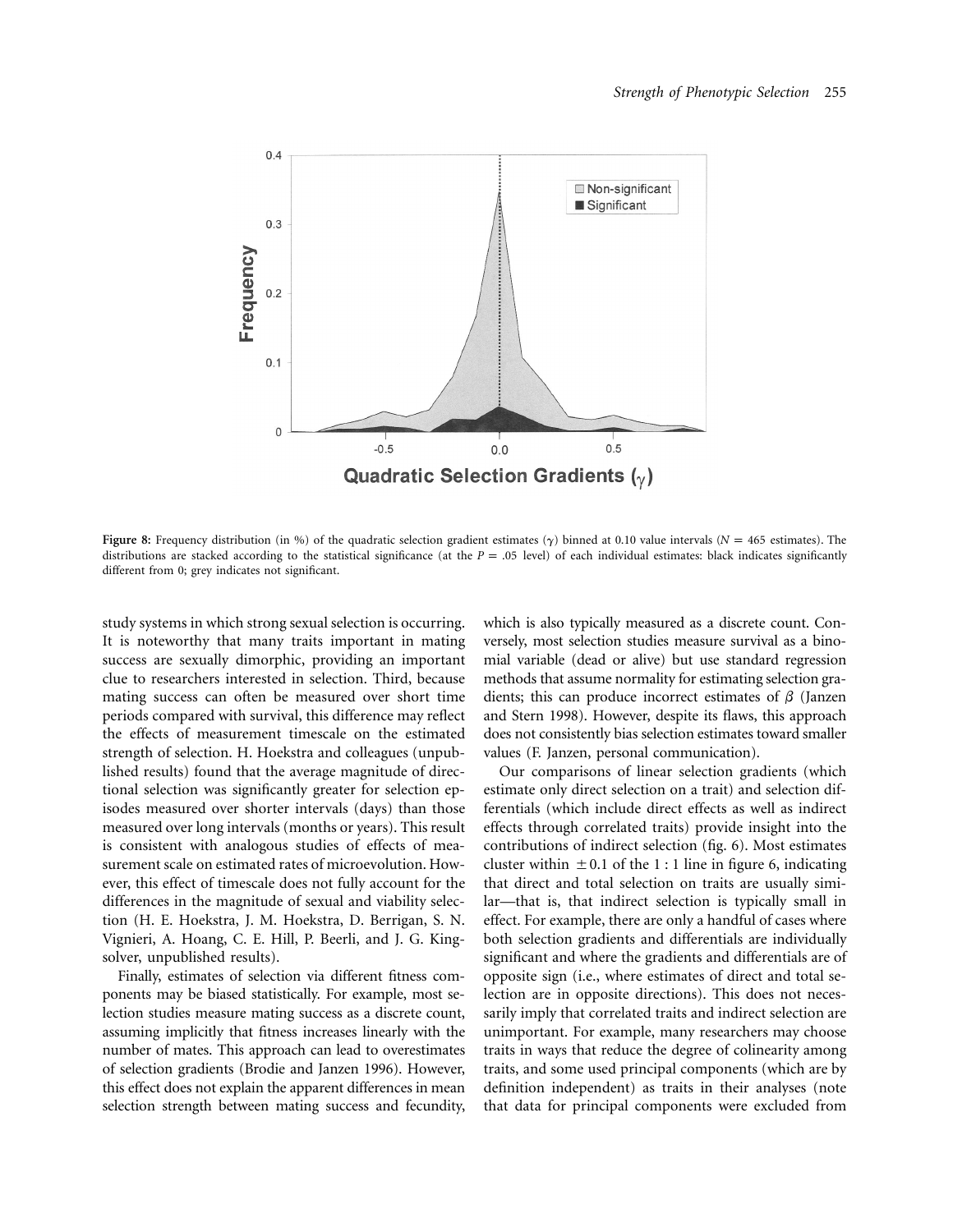

**Figure 9:** Frequency distribution (in %) of the quadratic selection gradient estimates  $(\gamma)$  binned at 0.10 value intervals, for selection via three different components of fitness: fecundity (*solid line*,  $N = 199$ ), mating success (*short dashes*,  $N = 139$ ), and survival (*long dashes*,  $N = 112$ ).

fig. 6). However, our results do not indicate that indirect effects of correlated traits frequently mask or reverse the direct effects of selection, within the precision of the selection estimates now available.

## *Patterns of Quadratic Selection*

Estimates of quadratic selection provide information about the curvature of the fitness surface: stabilizing selection requires negative curvature ( $\gamma$  < 0), whereas disruptive selection requires positive curvature ( $\gamma > 0$ ). Estimates of quadratic selection gradients vary widely between  $-2.5$ and 2.5, but most values cluster between  $-0.1$  and 0.1, particularly for studies with larger sample sizes (fig. 7). Only 16% of the individual estimates were significantly different from 0 at the 0.05 level (5% would be expected from Type I errors alone); and the median magnitude of quadratic selection  $|\gamma|$  was only 0.10. Most notably, the distribution is symmetric about 0, with negative and positive curvatures similar in frequency and magnitude: this implies that stabilizing selection in no more common or intense than disruptive selection for quantitative traits in the field. This pattern is quite different from that described by Endler (1986), whose analysis of quadratic differentials indicated a strong preponderance of negative values (his fig. 7.4*A*).

There are several interpretations of this striking result. First, quadratic selection may indeed be quite weak, and stabilizing selection may be uncommon. If true, this will require a major rethinking of the roles of stabilizing selection in adaptation and adaptive landscapes, the maintenance of genetic variation in quantitative traits, and the rationale for optimization approaches to evolution. In addition, future studies will need sample sizes of 500–1,000 or more reliably to detect quadratic selection of this magnitude. Second, most study systems and traits were chosen with some expectation that directional selection might be operating: typically quadratic selection was not the primary motivation for the study. The failure to find substantial quadratic selection in systems and traits where none was anticipated may not be surprising. Third, patterns of environmental variation may alter phenotypic covariances in ways that obscure optimizing selection in nature (Price et al. 1988; Travis et al. 1999). In any case, there remains an urgent need for well-designed field studies of stabilizing selection in appropriate systems, for example, where optimizing selection might be expected (Travis 1989).

Finally, only a handful of studies have studied the strength of correlational selection (the off-diagonal elements of  $\gamma$ ). As a result, we still know almost nothing about correlational selection in the field, despite abundant evidence that functional interactions among traits are important in determining organismal performance.

## *Future Studies of Selection*

This review demonstrates that our information about the strength of phenotypic selection in natural populations has increased dramatically in the past 2 decades, but many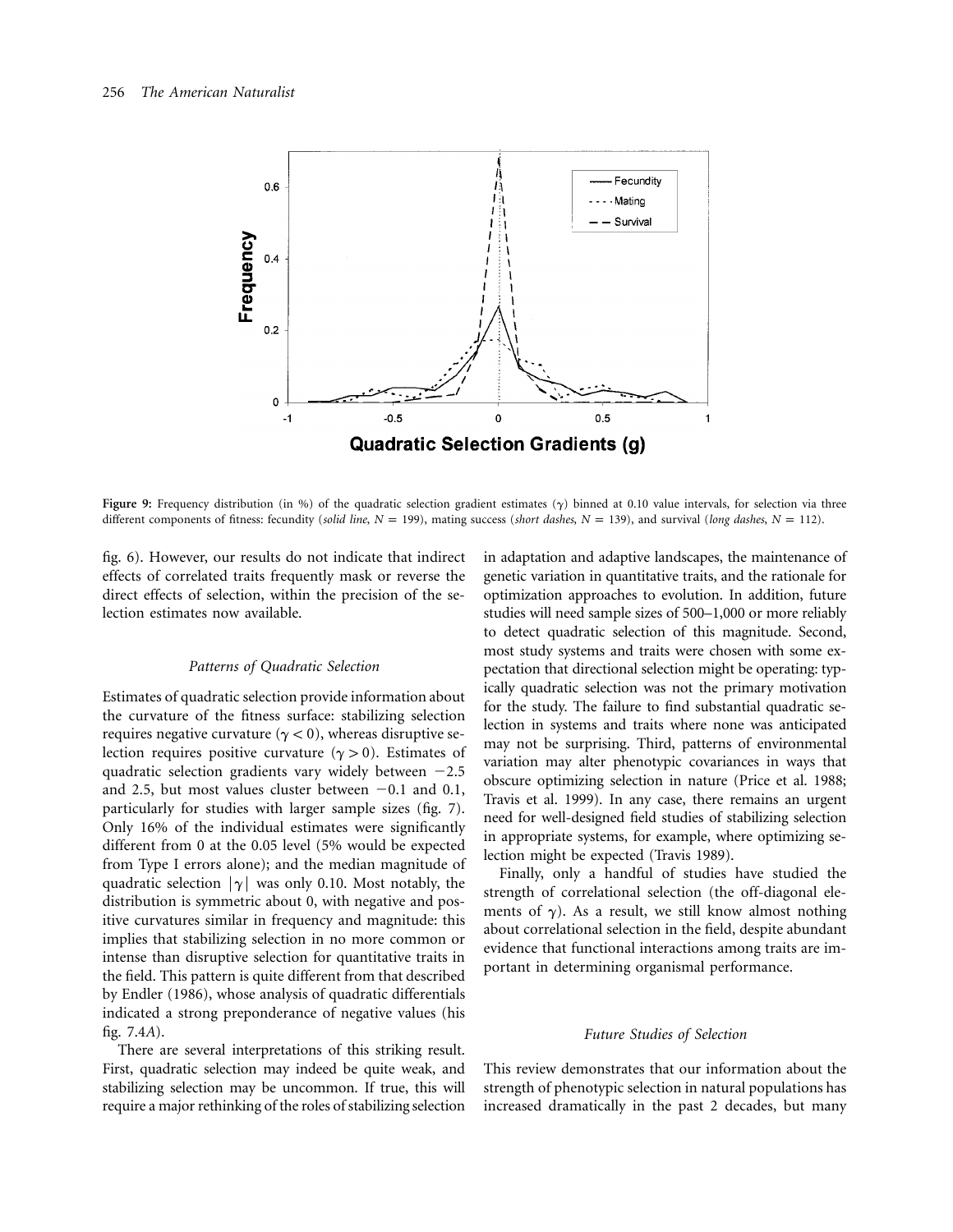First, higher methodological standards are needed for future studies of selection (Gurevitch and Hedges 1999; Fairbairn and Reeve 2001). Most studies to date are unreplicated and have sample sizes too small to detect selection of typical magnitude. To reduce problems with Type I errors, significance testing of selection gradients and differentials should adjust for multiple tests within studies. Future studies should also report phenotypic variances and covariances among traits and standard errors on selection differentials so that appropriate meta-analyses can be conducted.

Second, we have abundant information about directional selection on morphological traits. By contrast, selection on quantitative behavioral and physiological traits remains largely unknown and should be the focus of future studies.

Third, to address the apparent differences in selection strength among fitness components, studies are needed that estimate the strength of both sexual and viability selection at similar timescales on the same traits. Only a handful of such studies are currently available.

Fourth, much more effort is needed to estimate the strength of quadratic selection in systems and traits where optimizing or correlational selection is anticipated based on functional analyses (Travis 1989). Because the magnitude of quadratic selection may be relatively small, larger sample sizes than in past studies may be required.

Finally, our analyses and comparisons were only possible because selection data have been reported in a common metric—that is, in standardized selection differentials and gradients. However, in many cases estimation and visualization of fitness surfaces may be more informative for understanding selection in particular systems (Schluter and Nychka 1994; Brodie et al. 1995). We suggest that future studies report both standardized metrics (differentials or gradients) and fitness surfaces, so that both specific patterns of selection in particular systems and general patterns of selection across systems can be evaluated.

## **Acknowledgments**

We thank S. A. Combes, G. W. Gilchrist, T. R. Hammon, C. M. Hess, K. M. Kay, J. Ramsey, M. C. Silva, E. K. Steinberg, K. L. Ward, and other members of the Selection Squad (Zoology 571, University of Washington, 1998) for their help in reviewing the literature. The thoughtful inputs of D. Schemske were critical to many stages of this project. S. Arnold, E. Brodie, S. Edwards, D. Fairbairn, N. Gotelli, R. Huey, S. Stearns, and J. Travis provided useful suggestions on points of analysis and interpretation. After publication, the database described in this article (appendix) will be posted at http://www.bio.unc.edu/faculty/kingsolver/ and on the *American Naturalist* Web site. Research supported in part by National Science Foundation grant IBN 9818431 to J.G.K.

# **APPENDIX**

| Field | Field name          | Description                   | Values                                                                                                              |
|-------|---------------------|-------------------------------|---------------------------------------------------------------------------------------------------------------------|
| 1     | <b>Species</b>      | Genus and species             | $\cdots$                                                                                                            |
| 2     | Taxon.group         | Taxonomic group               | $I =$ invertebrate, $P =$ plant, $V =$ vertebrate                                                                   |
| 3     | Studytype           | Type of study                 | $C = cross-sectional, L = longitudinal$                                                                             |
| 4     | $#tmp\_reps$        | No. of temporal replicates    | $\cdots$                                                                                                            |
| 5     | $#$ spc_reps        | No. of spatial replicates     | .                                                                                                                   |
| 6     | Dur_rep             | Duration of the replicate     | In days                                                                                                             |
|       | RepID               | ID no. of the replicate       | .                                                                                                                   |
| 8     | Traitclass          | Trait type                    | $MO =$ morphology, LH = life history or phenology, BE =<br>behavior, $PC = principal component$ , $I = interaction$ |
| 9     | Traitname           | Name of trait                 | .                                                                                                                   |
| 10    | Ttl#trait           | Total no. of traits           | $\cdots$                                                                                                            |
| 11    | Fit.comp            | Fitness component             | $F =$ fecundity/fertility, $M =$ mating success, $S =$ survival,                                                    |
|       |                     |                               | $N =$ net reproductive rate, $T =$ aggregate                                                                        |
| 12    | Ttl#meas            | Total no. of fitness measures | $\cdots$                                                                                                            |
| 13    | Measure             | Name of fitness measure       | $\cdots$                                                                                                            |
| 14    | Grad.linear.value   | Linear gradient, $\beta$      | $\cdots$                                                                                                            |
| 15    | Grad.linear.StErr   | SE of $\beta$                 | $\cdots$                                                                                                            |
| 16    | Grad.linear.p-value | P value of $\beta$            | $\cdots$                                                                                                            |
| 17    | Grad.quad.value     | Quadratic gradient, $\gamma$  | $\cdots$                                                                                                            |

**Table A1:** Fields included for each record included in the selection database for this study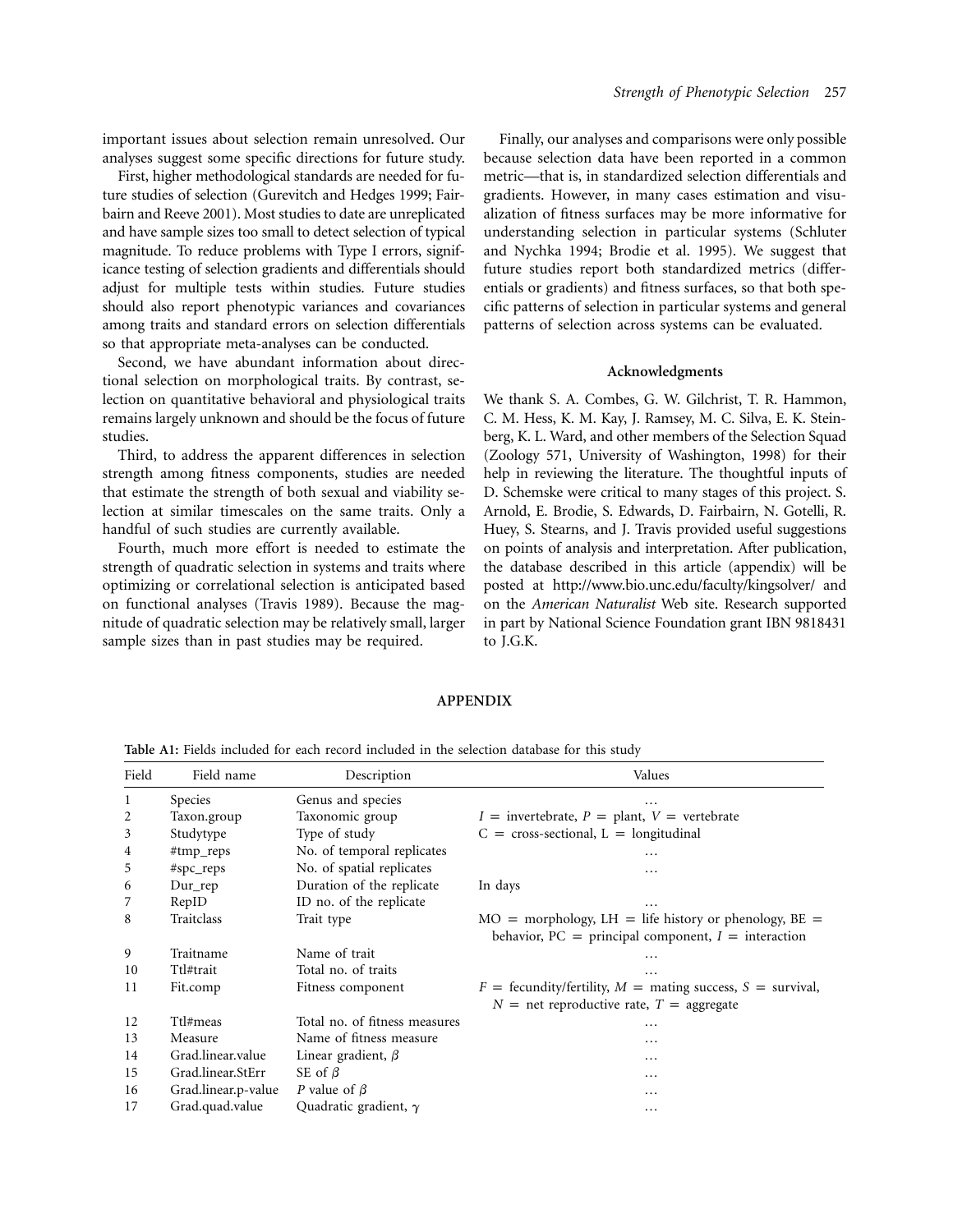**Table A1** (*Continued*)

| Field | Field name          | Description               | Values                                                          |
|-------|---------------------|---------------------------|-----------------------------------------------------------------|
| 18    | Grad.quad.StErr     | SE of $\gamma$            | $\cdots$                                                        |
| 19    | Grad.quad.p-value   | P value of $\gamma$       | $\cdots$                                                        |
| 20    | Diff.linear.value   | Linear differential, i    | $\cdots$                                                        |
| 21    | Diff.linear.StErr   | SE of $i$                 | $\cdots$                                                        |
| 22    | Diff.linear.p-value | P value of i              | $\cdots$                                                        |
| 23    | Diff.quad.value     | Quadratic differential, j | $\cdots$                                                        |
| 24    | Diff.quad.StErr     | SE of $i$                 | $\cdots$                                                        |
| 25    | Diff.quad.p-value   | P value of j              | $\cdots$                                                        |
| 26    | N                   | Sample size               | $\cdots$                                                        |
| 27    | Subset_popn         | Subset of population      | E.g., $M =$ males, $F =$ females, $I =$ juveniles, $A =$ adults |
| 28    | Authors             | Authors of study          | $\cdots$                                                        |
| 29    | Year                | Year of publication       | $\cdots$                                                        |
| 30    | Journal             | Journal name              | $\cdots$                                                        |
| 31    | $Vol: p-p$          | Volume and page no.       | $\cdots$                                                        |
| 32    | StudyID             | Study ID                  | $\cdots$                                                        |

Note: See "Methods." Values common to all fields:  $NA = not available or not applicable; O = other; NS = not significant.$ 

## **Studies Included in the Selection Database**

- Alatalo, R. V., and A. Lundberg. 1986. Heritability and selection on tarsus length in the pied flycatcher (*Ficedula hypoleuca*). Evolution 40:574–583.
- Alatalo, R. V., L. Gustafsson, and A. Lundberg. 1990. Phenotypic selection on heritable size traits environmental variance and genetic response. American Naturalist 135:464–471.
- Anholt, B. R. 1991. Measuring selection on a population of damselflies with a manipulated phenotype. Evolution 45:1091–1106.
- Arnold, S. J., and M. J. Wade. 1984. On the measurement of natural and sexual selection: applications. Evolution 38:720–734.
- Arnqvist, G. 1992. Spatial variation in selective regimes: sexual selection in the water strider, *Gerris odontogaster*. Evolution 46:914–929.
- Bjorklund, M., and M. Linden. 1993. Sexual size dimorphism in the great tit (*Parus major*) in relation to history and current selection. Journal of Evolutionary Biology 6:397–415.
- Brodie, E. D. 1992. Correlational selection for color pattern and antipredator behavior in the garter snake, *Thamnophis ordinoides*. Evolution 46:1284–1298.
- Campbell, D. R. 1991. Effects of floral traits on sequential components of fitness in *Ipomopsis aggregata*. American Naturalist 137:713–737.
- Campbell, D. R., N. M. Waser, M. V. Price, E. A. Lynch, and R. J. Mitchell. 1991. Components of phenotypic selection: pollen export and lower corolla width in *Ipomopsis aggregata*. Evolution 45:1458–1467.
- Campbell, D. R., N. M. Waser, and E. J. Melendez-Ackerman. 1997. Analyzing pollinator-mediated selection in a plant hybrid zone: hummingbird visitation patterns on three spatial scales. American Naturalist 149:295–315.
- Conner, J. 1988. Field measurements of natural and sexual selection in the fungus beetle, *Bolitotherus cornutus*. Evolution 42:736–749.
- Conner, J. K., and S. Rush. 1997. Measurements of selection of floral traits in black mustard, *Brassica nigra*. Journal of Evolutionary Biology 10:327–335.
- Conner, J. K., S. Rush, and P. Jennetten. 1996. Measurement of natural selection on floral traits in wild radish (*Raphanus raphanistrum*). I. Selection through lifetime female fitness. Evolution 50:1127–1136.
- Conner, J. K., S. Rush, S. Kercher, and P. Jennetten. 1996. Measurements of natural selection on floral traits in wild radish (*Raphanus raphanistrum*). II. Selection through lifetime male and total fitness. Evolution 50:1137–1146.
- Downhower, J. F., L. S. Blumer, and L. Brown. 1987. Seasonal variation in sexual selection in the mottled sculpin. Evolution 41:1386–1394.
- Fairbairn, D. J., and R. F. Preziosi. 1996. Sexual selection and the evolution of sexual size dimorphism in the water strider, *Aquarius remigis*. Evolution 50:1549–1559.
- Gibbs, H. L. 1988. Heritability and selection on clutch size in Darwin's medium ground finches (*Geospiza fortis*). Evolution 42:750–762.
- Grant, B. R. 1985. Selection on bill characteristics in a population of Darwin finches, *Geospiza conirostris*, on Isla Genovesa, Galapagos. Evolution 39:523–532.
- Grant, B. R., and P. R. Grant. 1989. Natural selection in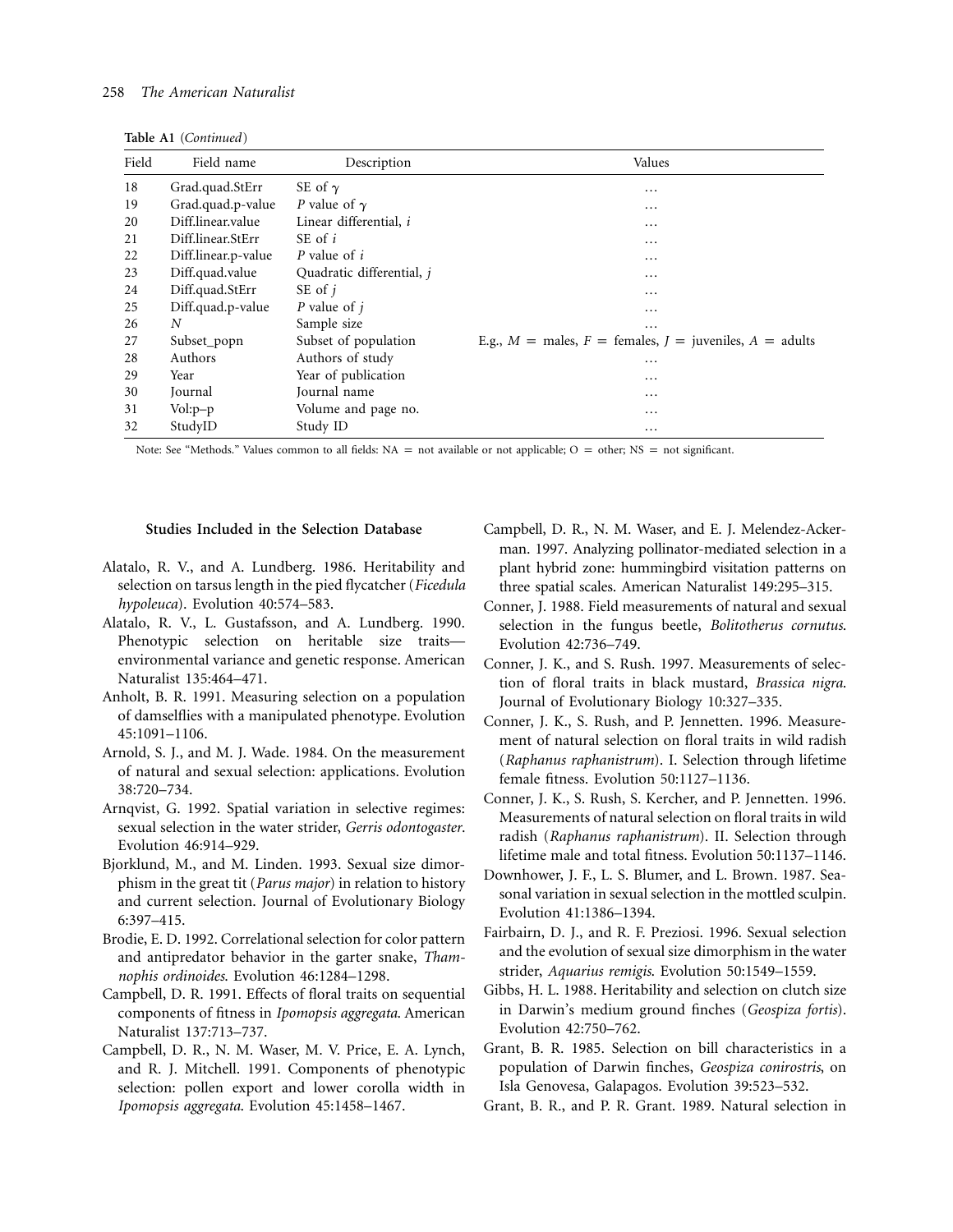a population of Darwin finches. American Naturalist 133:377–393.

———. 1993. Evolution of Darwin finches caused by a rare climatic event. Proceedings of the Royal Society of London B, Biological Sciences 251:111–117.

Grether, G. F. 1996. Intersexual competition alone favors a sexually dimorphic ornament in the rubyspot damselfly *Hetaerina americana*. Evolution 50:1949–1957.

———. 1996. Sexual selection and survival selection on wing coloration and body size in the rubyspot damselfly *Hetaerina americana*. Evolution 50:1939–1948.

Harvey, A. W. 1990. Sexual differences in contemporary selection acting on size in the hermit crab, *Clibanarius digueti*. American Naturalist 136:292–304.

Hews, D. K. 1990. Examining hypotheses generated by field measures of sexual selection on male lizards, *Uta palmeri*. Evolution 44:1956–1966.

Hoglund, J., and L. Saterburg. 1989. Sexual selection in common toads—correlates with age and body size. Journal of Evolutionary Biology 2:367–372.

Johnston, M. O. 1991. Natural selection on floral traits in two species of *Lobelia* with different pollinators. Evolution 45:1468–1479.

Jones, R., and D. C. Culver. 1989. Evidence for selection on sensory structures in a cave population of *Gammarus minus* (Amphipoda). Evolution 43:689–693.

Kaar, P., J. Jokela, T. Helle, and I. Kojola. 1996. Direct and correlative phenotypic selection on life-history traits in three pre-industrial human populations. Proceedings of the Royal Society of London B, Biological Sciences 263: 1475–1480.

Kalisz, S. 1986. Variable selection on the timing of germination in *Collinsia verna* (Scrophulariaceae). Evolution 40:479–491.

Kelly, C. A. 1992. Spatial and temporal variation in selection on correlated life history traits and plant size in *Chamae crista fasciculata*. Evolution 46:1658–1673.

King, R. B. 1993. Color pattern variation in Lake Erie water snakes: prediction and measurements of natural selection. Evolution 47:1818–1833.

Kingsolver, J. G. 1995. Viability selection on seasonally polyphenic traits: wing melanin pattern in western white butterflies. Evolution 49:932–941.

Koenig, W. D., and S. S. Albano. 1987. Lifetime reproductive success, selection, and the opportunity for selection in the white-tailed skimmer, *Plathemis lydia* (Odonata, Libellulidae). Evolution 41:22–36.

Linden, M., L. Gustafsson, and T. Part. 1992. Selection on fledging mass in the collared flycatcher and the great tit. Ecology 73:336–343.

Martin, T. E. 1998. Are microhabitat preferences of coexisting species under selection and adaptive? Ecology 79:656–670.

Mitchell-Olds, T., and J. Bergelson. 1990. Statistical genetics of an annual plant, *Impatiens capensis*. II. Natural selection. Genetics 124:417–421.

Møller, A. P. 1991. Viability is positively related to degree of ornamentation in male swallows. Proceedings of the Royal Society of London B, Biological Sciences 243: 145–148.

Moore, A. J. 1990. The evolution of sexual dimorphism by sexual selection: the separate effects of intrasexual selection and intersexual selection. Evolution 44:315–331.

Morgan, M. T., and D. J. Schoen. 1997. Selection on reproductive characters: floral morphology in *Asclepias syriaca*. Heredity 79:433–441.

Nunez-Farfan, J., and R. Dirzo. 1994. Evolutionary ecology of *Datura stramonium* L. in central Mexico: natural selection for resistance to herbivorous insects. Evolution 48:423–436.

O'Connell, L. M., and M. O. Johnston. 1998. Male and female pollination success in a deceptive orchid, a selection study. Ecology 79:1246–1260.

O'Neil, P. 1997. Natural selection on genetically correlated phenological characters in *Lythrum salicaria* L. (Lythraceae). Evolution 51:267–274.

Preziosi, R. F., and D. J. Fairbairn. 1996. Sexual size dimorphism and selection in the wild in the waterstrider *Aquarius remigis*: body size, components of body size and male mating success. Journal of Evolutionary Biology 9:317–336.

———. 1997. Sexual size dimorphism and selection in the wild in the water strider, *Aquarius remigis*: lifetime fecundity selection on female total length and its components. Evolution 51:467–474.

Price, D. K. 1996. Sexual selection, selection load and quantitative genetics of zebra finch bill colour. Proceedings of the Royal Society of London B, Biological Sciences 263:217–221.

Price, T. 1984. Sexual selection on body size, territory, and plumage variables in a population of Darwin's finches. Evolution 38:327–341.

Price, T. D. 1984. The evolution of sexual dimorphism in Darwin's finches. American Naturalist 123:500–518.

Sabat, A. M., and J. D. Ackerman. 1996. Fruit set in a deceptive orchid: the effect of flowering phenology, display size, and local floral abundance. American Journal of Botany 83:1181–1186.

Santos, M., A. Ruiz, J. E. Quezadadiaz, A. Barbadilla, and A. Fontdevila. 1992. The evolutionary history of *Drosophila buzzatii*. 20. Positive phenotypic covariance between field and adult fitness components and body size. Journal of Evolutionary Biology 5:403–422.

Schemske, D. W., and C. C. Horvitz. 1989. Temporal variation in selection on a floral character. Evolution 43: 461–465.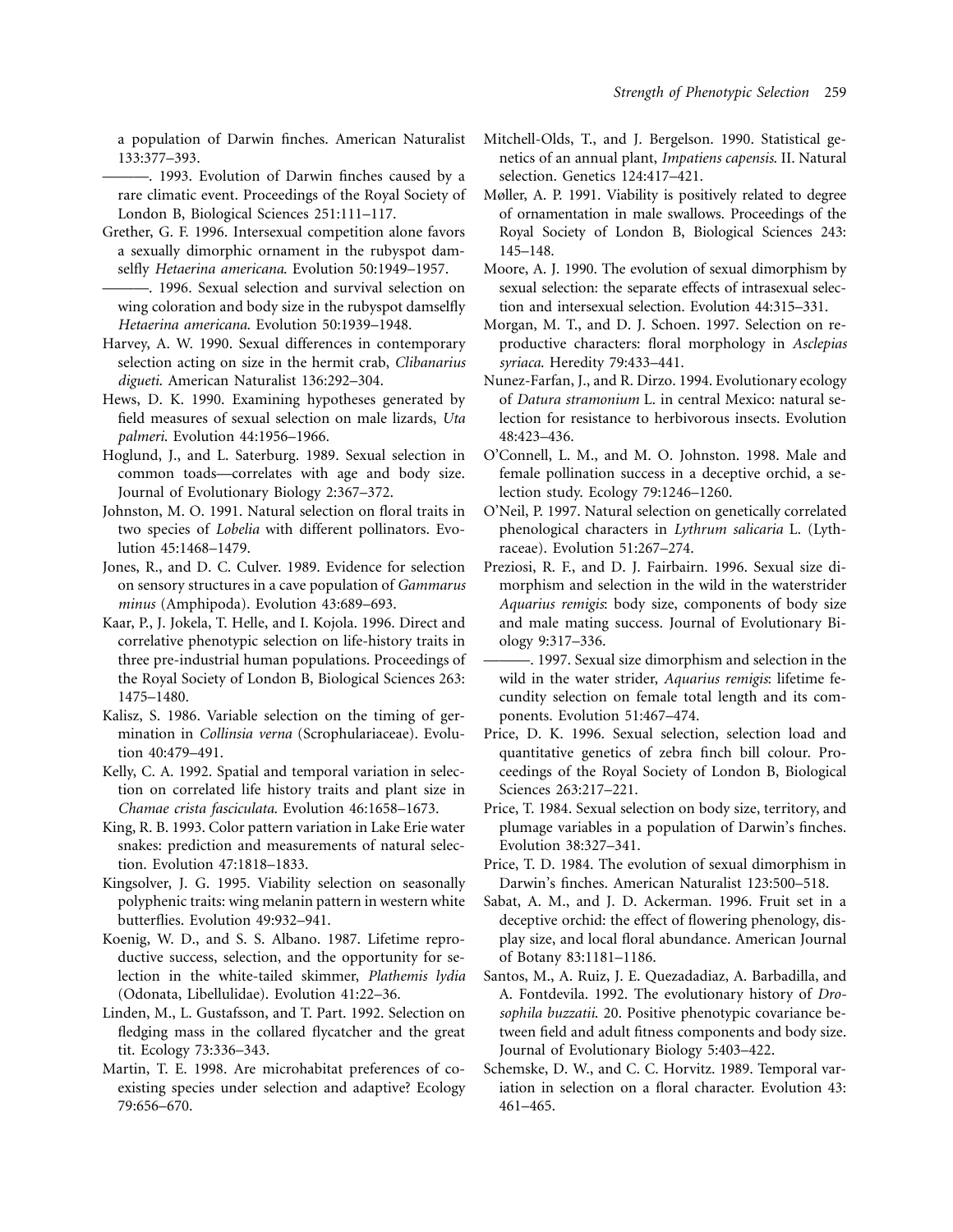- Schluter, D., and J. N. M. Smith. 1986. Natural selection on beak and body size in the song sparrow. Evolution 40:221–231.
- Simms, E. L. 1990. Examining selection on the multivariate phenotype: plant resistance to herbivores. Evolution 44: 1177–1188.
- Smith, T. B. 1990. Natural selection on bill characteristics in the two bill morphs of the African finch, *Pyrenestes ostrinus*. Evolution 44:832–842.
- Thessing, A., and J. Ekman. 1994. Selection on the genetical and environmental components of tarsal growth in juvenile willow tits (*Parus montanus*). Journal of Evolutionary Biology 7:713–726.
- Van den Berghe, E. P., and M. R. Gross. 1989. Natural selection resulting from female breeding competition in a Pacific salmon (Coho: Oncorhynchuskisutch). Evolution 43:125–140.
- Ward, P. I. 1988. Sexual selection, natural selection, and body size in *Gammarus pulex* (Amphipoda). American Naturalist 131:348–359.
- Weatherhead, P. J., and R. G. Clark. 1994. Natural selection and sexual size dimorphism in red-winged blackbirds. Evolution 48:1071–1079.
- Weatherhead, P. J., H. Greenwood, and R. G. Clark. 1987. Natural selection and sexual selection on body size in redwinged blackbirds. Evolution 41:1401–1403.
- Willis, J. H. 1996. Measures of phenotypic selection are biased by partial inbreeding. Evolution 50:1501–1511.
- Wilson, P. 1995. Selection for pollination success and the mechanical fit of *Impatiens* flowers around bumblebee bodies. Biological Journal of the Linnean Society 55: 355–383.
- Zeh, D. W., J. Zeh, A. Bermingham, and E. Bermingham. 1997. The evolution of polyandry. 2. Post-copulatory defences against genetic incompatibility. Proceedings of the Royal Society of London B, Biological Sciences 264: 119–125.
- Zuk, M. 1988. Parasite load, body size, and age of wild caught male field crickets (Orthoptera: Gryllidae): effects on sexual selection. Evolution 42:969–976.

## **Literature Cited**

- Arnold, S. J., and M. J. Wade. 1984*a*. On the measurement of natural and sexual selection: applications. Evolution 38:720–734.
- ———. 1984*b*. On the measurement of natural and sexual selection: theory. Evolution 38:709–719.
- Arnqvist, G., and D. Wooster. 1995. Meta-analysis synthesizing research findings in ecology and evolution. Trends in Ecology & Evolution 10:236–240.
- Brodie, E. D., and F. J. Janzen. 1996. On the assignment

of fitness values in statistical analyses of selection. Evolution 50:437–442.

- Brodie, E. D. I., A. J. Moore, and F. J. Janzen. 1995. Visualizing and quantifying natural selection. Trends in Ecology & Evolution 10:313–318.
- Endler, J. A. 1986. Natural selection in the wild. Princeton University Press, Princeton, N.J.
- Fairbairn, D. J., and J. P. Reeve. 2001. Natural selection. *In* C. Fox, D. A. Roff, and D. J. Fairbairn, eds. Evolutionary ecology: concepts and case studies. Oxford University Press, London (in press).
- Gontard-Danek, M. C., and A. P. Møller. 1999. The strength of sexual selection: a meta-analysis of bird studies. Behavioral Ecology 10:476–486.
- Gurevitch, J., and L. V. Hedges. 1999. Statistical issues in ecological meta-analyses. Ecology 80:1142–1149.
- Hedges, V. L., and I. Olkin. 1985. Statistical methods for meta-analysis. Academic Press, Orlando, Fla.
- Iyengar, S., and J. B. Greenhouse. 1988. Selection models and the file drawer problem. Statistical Science 3:109–135.
- Janzen, F. J., and H. S. Stern. 1998. Logistic regression for empirical studies of multivariate selection. Evolution 52: 1564–1571.
- Kirkpatrick, M. 1982. Sexual selection and the evolution of female choice. Evolution 36:1–12.
- Lande, R. 1979. Quantitative genetic analysis of multivariate evolution, applied to brain : body size allometry. Evolution 33:402–416.
- ———. 1981. Models of speciation by sexual selection on polygenic traits. Proceedings of the National Academy of Sciences of the USA 78:3721–3725.
- Lande, R., and S. J. Arnold. 1983. The measurement of selection on correlated characters. Evolution 37: 1210–1226.
- Light, R. J., and D. B. Pillemer. 1984. Summing up: the science of reviewing research. Harvard University Press, Cambridge, Mass.
- Mitchell-Olds, T., and R. G. Shaw. 1987. Regression analysis of natural selection: statistical inference and biological interpretation. Evolution 41:1149–1151.
- Mousseau, T. A., and D. A. Roff. 1987. Natural selection and the heritability of fitness components. Heredity 59: 181–197.
- Palmer, A. R. 1999. Detecting publication bias in metaanalyses: a case study of fluctuating asymmetry and sexual selection. American Naturalist 154:220–233.
- Price, T. M., M. Kirkpatrick, and S. J. Arnold. 1988. Directional selection and the evolution of breeding date in birds. Science (Washington, D.C.) 240:798–799.
- Primack, R. B., and H. Kang. 1989. Measuring fitness and natural selection in wild plant populations. Annual Review of Ecology and Systematics 20:367–396.